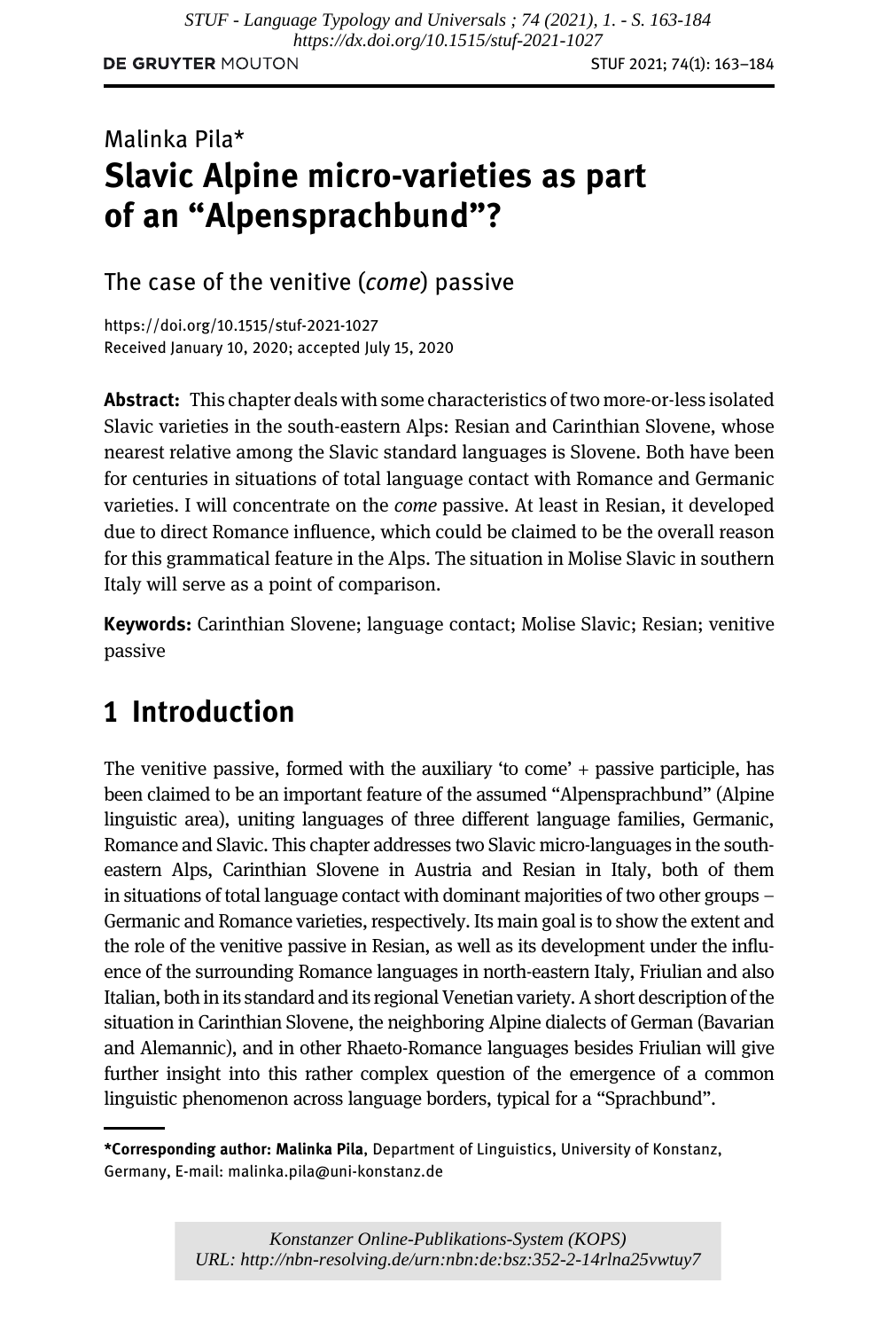# 2 General remarks: passive constructions and their distribution

Before discussing Slavic minority languages in the south-eastern Alps and beyond, I will briefly deal with the general distribution of the venitive passive in Alemannic and Bavarian, as this has been the starting point for previous scholars to postulate the venitive passive as a specific linguistic feature of the Alpine area. I will start with the question of potential "gaps" in the grammar of Romance, Germanic and Slavic languages, favoring the development of a new passive besides the existing ones.

### 2.1 Eventive and stative passives in Italian, German and Slavic

The essential gap in the field of passives in the history of the Germanic, Romance and Slavic languages derives from the ambiguity of the existing esse passive, formed by means of the auxiliary 'to be'  $+$  past participle, originally functioning both as a stative passive (Zustandspassiv) and an eventive (action) passive (Vorgangspassiv), illustrated by the English examples in (1).



In Slavic languages, for example in Russian, this ambiguity has been partially resolved through the expression of the eventive passive by means of the reflexive passive, formed with the help of the reflexive particle -sja, as in (2a). But this possibility is restricted to verbs in the imperfective aspect (processes and iterations), while for perfective verbs (completed single states of affairs) the ambiguity continues to exist – see (2b). The Russian examples in  $(2a/b)$  correspond to the English ones in (1). Both constructions in (2) allow for an agent, for example *mnoj*(*u*) 'by me', expressed by the instrumental.<sup>1</sup>

<sup>1</sup> In standard Slovene, too, both constructions are possible. But here the reflexive construction, which just like in Russian is restricted to the eventive passive but, unlike in Russian, does not admit an agent, combines both with imperfective verbs, expressing ongoing processes or iterated events, and with perfective ones, conveying single completed actions or iterated situations. Especially in the past and future tenses the esse passive shows ambiguity between stative and eventive passive, like in Russian. For more information about the passive in Slovene see for instance [Bajec et al. \(1971](#page-19-0): 252–257) and [Herrity \(2000:](#page-20-0) 161–163, 194–198); for a comparison with Russian and Resian see [Pila \(2019\)](#page-21-0).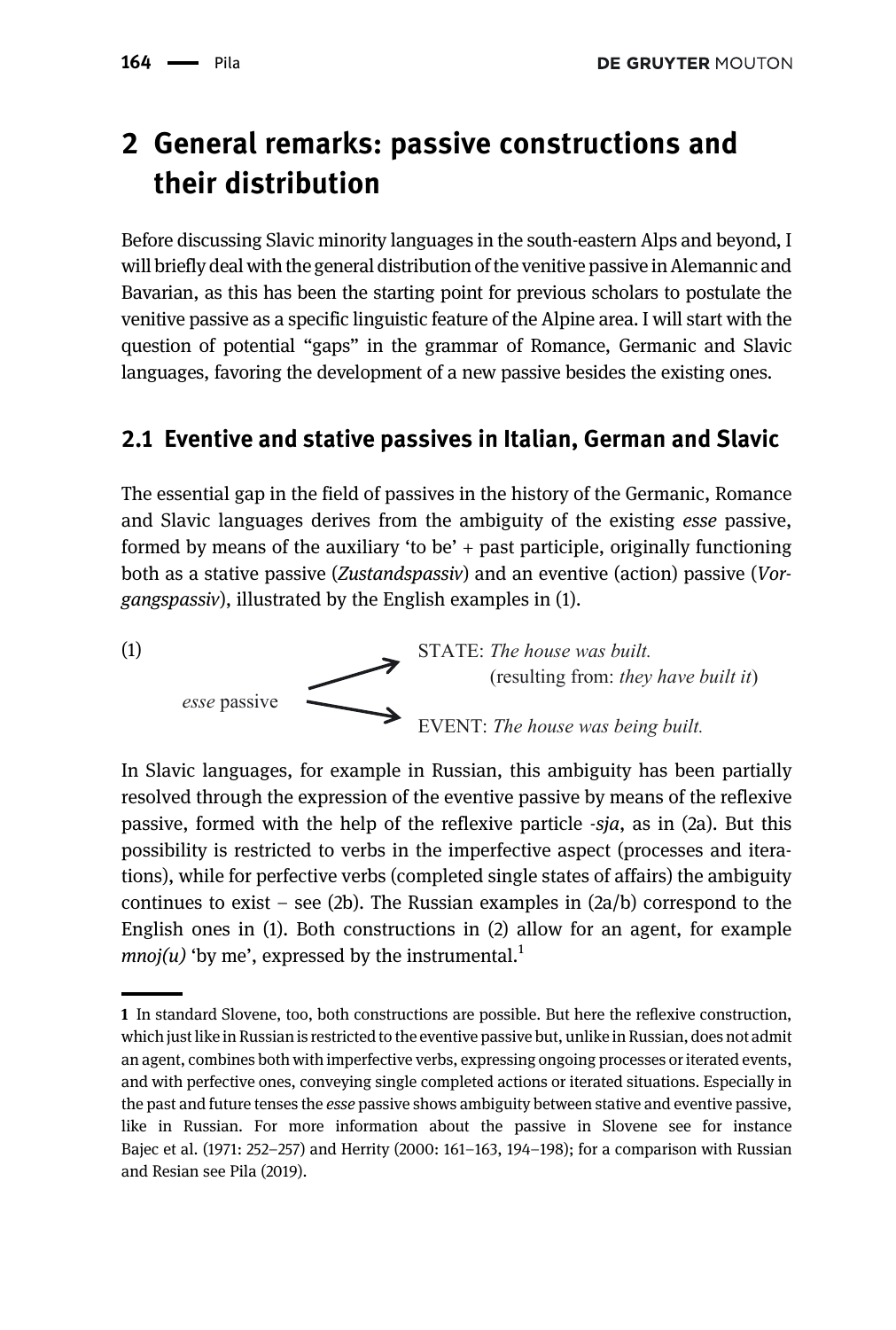

In Italian there is a reflexive passive for rendering events, too. Contrary to Russian, however, adding an explicit agent is excluded (3a). The *esse* passive is again ambiguous, though with a preference for the expression of states in the present. In the past tense there is an aspectual differentiation, with the imperfect referring to states and the perfect (*passato prossimo*) referring to events (3b). But in the present (and in the imperfect), processual and habitual eventive meanings are not excluded, though they are mostly avoided by speakers.<sup>2</sup>

Here, the development of a venitive passive as in (3c) had a double advantage. In the first place, it was an unambiguous way of expressing the eventive passive, just like the reflexive passive, and on the other hand it allowed for the addition of an agent like *da me* 'by me', excluded in the reflexive passive. So, there was enough internal motivation for developing a venitive passive in Italian and, indeed, it is used frequently in spoken and written Italian.<sup>3</sup>



<sup>2</sup> The usage of the *esse* passive in Italian is rather complex, but is mostly irrelevant for the discussion in this chapter. For more details see, for example, [Thieroff \(1994:](#page-21-1) 42–45) and, for a comparison with the equivalent construction in Molise Slavic, [Breu and Makarova \(2019\).](#page-20-1)

<sup>3</sup> For more details on the origin of the venitive passive in Italian see [Rohlfs \(1969](#page-21-2): 128–129); for its meaning and use in contemporary Italian see, for instance, [Giacalone Ramat \(2000;](#page-20-2) [2017\),](#page-20-3) [Giac](#page-20-4)[alone Ramat and Sansò \(2014\),](#page-20-4) [Lepschy and Lepschy \(1977:](#page-20-5) 141), [Salvi and Vanelli \(2009:](#page-21-3) 70), [Schwarze \(2009:](#page-21-4) 142–143), and [Serianni \(1988](#page-21-5): 326–327).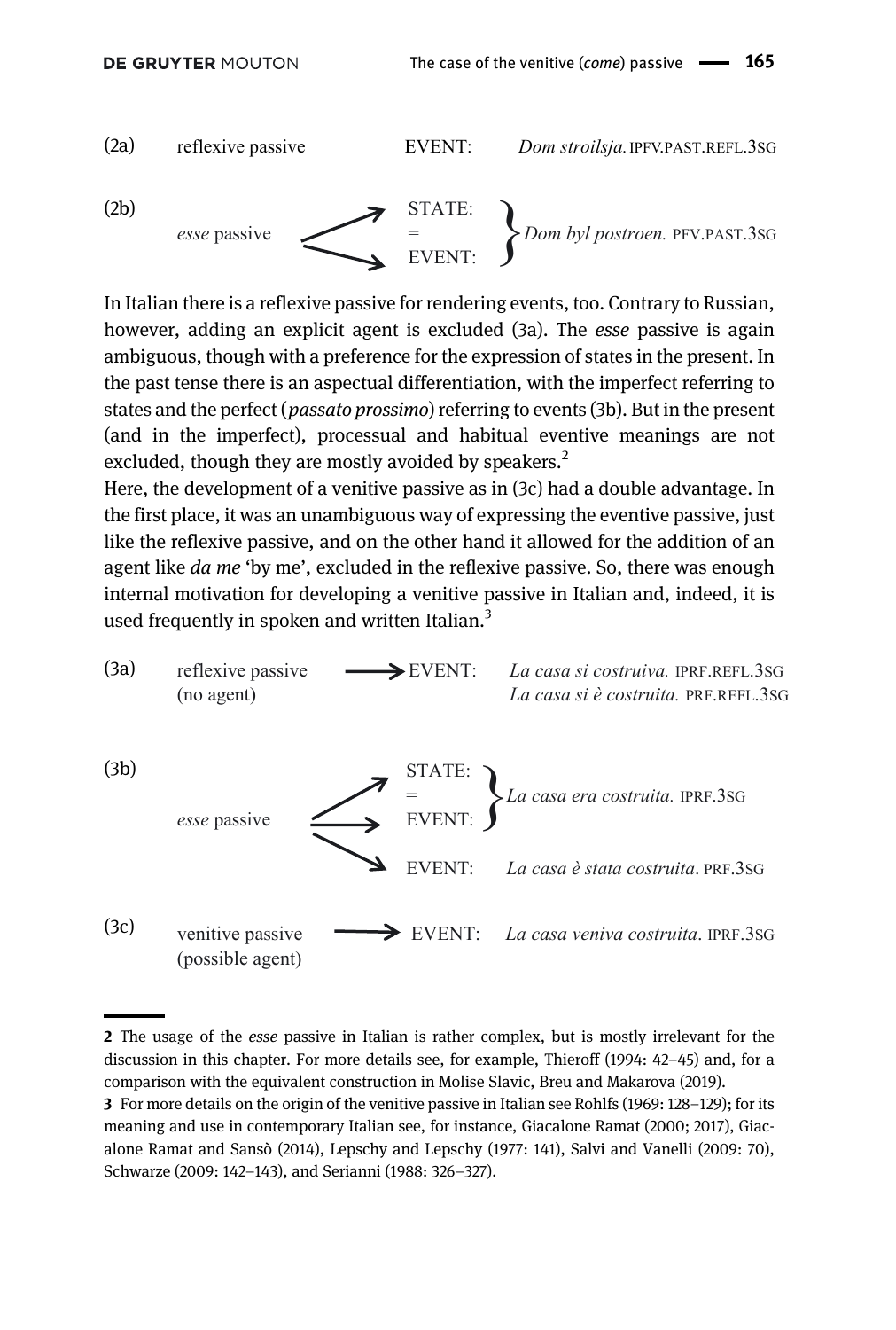Comparing Italian to Russian, different paths have been taken to disambiguate the eventive passive from the stative passive, traditionally combined in the esse passive construction. While Russian allows for a reflexive passive with an agent, the reflexive passive in Italian does not permit an explicit agent. This is a disadvantage supporting the grammaticalization of the venitive passive, specialized in the expression of events, whose agent may formally be expressed. Now let us examine the other languages in the Alpine area and their behavior with respect to the role of the venitive passive.

#### 2.2 The venitive passive in Alpine Bavarian and Alemannic

First of all, the venitive passive, mentioned by [Lessiak \(1903\)](#page-20-6) for Carinthian Bavarian, is rare. Already in 1989, only elder people still remembered its higher frequency in the past [\(Wiesinger 1989\)](#page-21-6). The venitive passive either entered southern Carinthian by direct contact with the Romance population in the border area, or developed due to the contact with Italian immigrants, especially in the city of Villach, or with Italian merchants passing through. The same is true for other south Bavarian varieties outside the areas of modern language contact with Romance, especially in eastern Tyrol. There is no venitive passive either in Tyrol proper or in any of the many remaining varieties of Bavarian, Alpine or otherwise.

In Bavarian-based linguistic islands (enclaves), on the other hand, the venitive passive is frequent, normally with the same variation and distribution of its counterpart, the esse passive (like in Italian). The same seems to be true for the Alemannic-based Walser dialects further to the west [\(Gaeta 2018\)](#page-20-7).

As for Alemannic, the venitive passive is much more widespread outside the areas of modern language contact, for example in the Valais. We even find the opposite development, that is, a stable usage of the venitive passive (like in Romansh) with the German werden passive gradually creeping in [\(Bucheli Berger 2005\)](#page-20-8).

A reasonable explanation for this difference between Alemannic and Bavarian may be found in the hypothesis that, in south Alemannic dialects, the German werden passive had not yet developed when they came into contact with Romance varieties. So either the Romance venitive passive was copied in south Alemannic or – less probably – it developed in both contexts more-or-less independently at the same time. It could then spread even into some northern conservative dialects. In Bavarian this was not the case, as the *werden* passive apparently developed here very early. Thus, the venitive passive of the Romance varieties with which southern Bavarians came into contact could only become optional, as the original ambiguous passive, formed with the auxiliary sein 'to be', had already been replaced by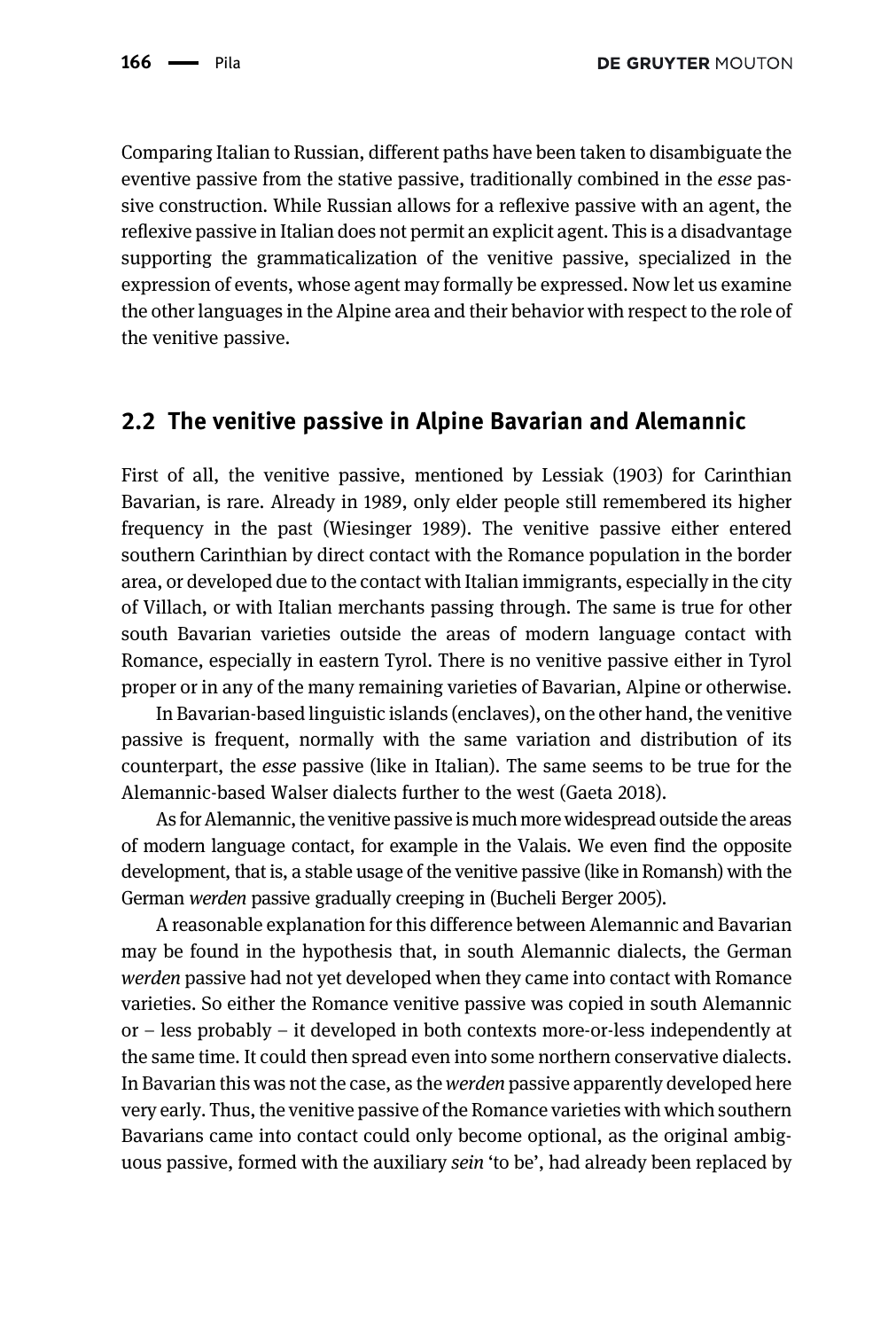the *werden* passive as an eventive passive, thus being reduced to its function as a stative passive.<sup>4</sup>

If this is true, in Alemannic the intruder is the werden passive, whereas in Bavarian it is the come passive. As both auxiliaries served to form the eventive passive, the position of the come passive, only doubling the existing werden passive, where it existed, was rather weak and could easily be given up again, when and where Romance influence diminished.

Given the linguistic data about the existence or rather the non-existence of the come passive in most parts of Bavarian, it is a strange phenomenon in linguistic typology that Bavarian is more often cited ashaving a venitive passive than Alemannic. In part, this is certainly due to [Mayerthaler \(1986\)](#page-21-7) and [Mayerthaler and Mayerthaler](#page-20-9) [\(1990:](#page-20-9) 390) claiming the venitive passive as one of the Romance characteristics of south Bavarian. The real problem, however, is that their followers, whose works commonly copied [Mayerthaler](#page-21-7)'s (1986) example, often without citing the source, omitted the restriction to "south" Bavarian; furthermore, they ignored [Wiesinger](#page-21-6)'s (1989) criticism of [Mayerthaler \(1986\)](#page-21-7) for attributing usage of the venitive passive to south Bavarian as a whole, when it is actually restricted to the extreme south, more precisely East and South Tyrol and southern Carinthia, far away from the central Alps.<sup>5</sup>

Here are some of the steps by which Bavarian came to be seen as a "typical example" of the venitive passive, promoting the myth of an Alpine passive:

- [Mayerthaler \(1986\)](#page-21-7) claims that in "south Bavarian", in addition to the passive with the auxiliary werden, there exists a passive with the auxiliary kommen that emphasizes more strongly a sense of process, like in the example "Då kummt de nei(e) Schul gebaut" 'The new school is being built', corresponding to Italian "Qui viene costruita la nuova scuola".
- [Ramat \(1998:](#page-21-8) 227), however, in using the same example, crucially expands this statement to encompass Bavarian as a whole: "The Bavarian variety of High German has a periphrastic passive formed by the auxiliary kommen 'come' (instead of standard German werden)". For him this construction is "strongly reminiscent of the Romance passive with venire", being the rule in Rhaeto-

<sup>4</sup> My thanks go to Walter Breu, Konstanz, for communicating this hypothesis to me, which is difficult to confirm on the basis of Old High German data, but which seems reasonable based on the effects of these presumed situations of language contact. For a short discussion on the existing hypotheses about the development of a venitive passive in German varieties, see [Bellmann \(1998](#page-19-1): 241–243). As for the rise of the werden passive in German, see [Thieroff \(1994:](#page-21-1) 51), [Dal and Eroms](#page-20-10) [\(2014](#page-20-10): 147–151), [Vogel \(2014](#page-21-9): 119–225), and [Kotin \(1998\)](#page-20-11).

<sup>5</sup> Given these facts, even the restriction given by [Mayerthaler et al. \(1995](#page-21-10): 39), with reference to Carinthia and Tyrol as a whole, is not strong enough: "Es ist allerdings darauf hinzuweisen, daß die Heterogenität des Bairischen in vielen der erwähnten Subbereiche keine Verallgemeinerungen zuläßt, so ist z.B. das kommen-Passiv typisch für das Südbairische (in Kärnten und Tirol) …".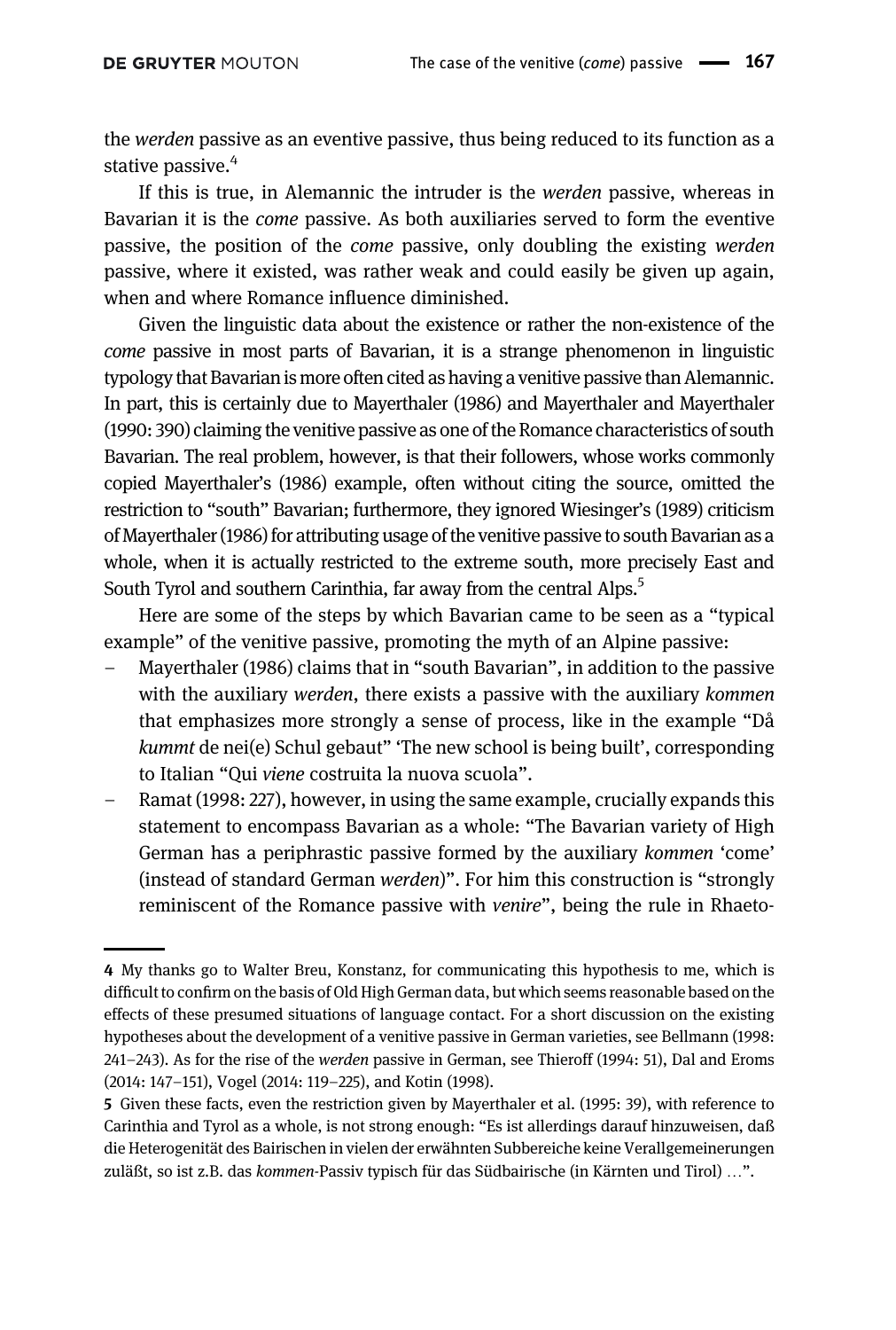Romance (Ladin), and calls it an "easy guess that the Romance type has influenced the geographically contiguous Bavarian passive" due to "the historical contacts between South Germany and North-East Italy", which certainly existed, but are irrelevant in the given case. In this way, a phenomenon clearly restricted to the southernmost periphery of Bavarian in the Alps was connected with southern Germany (and Bavarian as a whole), where the venitive passive does not actually exist at all.

- [Heine and Kuteva \(2010](#page-20-12): 97), in citing Ramat'[s \(1998:](#page-21-8) 227–228) discussion of [Mayerthaler](#page-21-7)'s (1986) example, repeat his argumentation about the distribution of the come passive in "the Bavarian dialect of German" being due to the contact between southern Germany and northern Italy.
- [Wiemer \(2011\)](#page-21-11), in the Oxford handbook of grammaticalization online, referring again to [Ramat \(1998\)](#page-21-8), then simply speaks of the 'Alpine passive', without further discussion.
- [Heine \(2014](#page-20-13): 772) repeats [Mayerthaler](#page-21-7)'s (1986) example once again, translating it, however, less specifically as 'Here the new school is constructed'. He again simply speaks of "the Bavarian dialect of German" without any hint at the strong restriction of the venitive passive to the extreme south, which excludes most parts of the Bavarian and Austrian Alps.

As an intermediate result, we have to underline that Bavarian, unlike Alemannic, only very marginally contributes to a hypothetic Alpine venitive passive, as it is restricted to the southern and western parts of the Alps and to the linguistic enclaves further to the south. Nevertheless, the chain of citations, coupled with a neglect of the real data and a failure to take [Wiesinger](#page-21-6)'s (1989) findings seriously, has ensured that linguistic research on Bavarian as a whole – that is, including the dialects spoken in the central and northern Alpine areas – has come to be haunted by the venitive specter.

## 3 The venitive passive in Slavic micro-languages

A presentation of the data on Germanic and Romance varieties in the western and southern Alps is not sufficient to allow a judgment on the overall characteristics of the venitive passive with respect to its possible role in an "Alpensprachbund", as Slavic varieties in- and outside the Alpine area may also contribute to a solution. Therefore, the following deals with the question of a venitive passive in three Slavic minority languages in situations of strong language contact, Carinthian Slovene, Resian and Molise Slavic, of which the first two are spoken in the southern Alps and the last in southern Italy.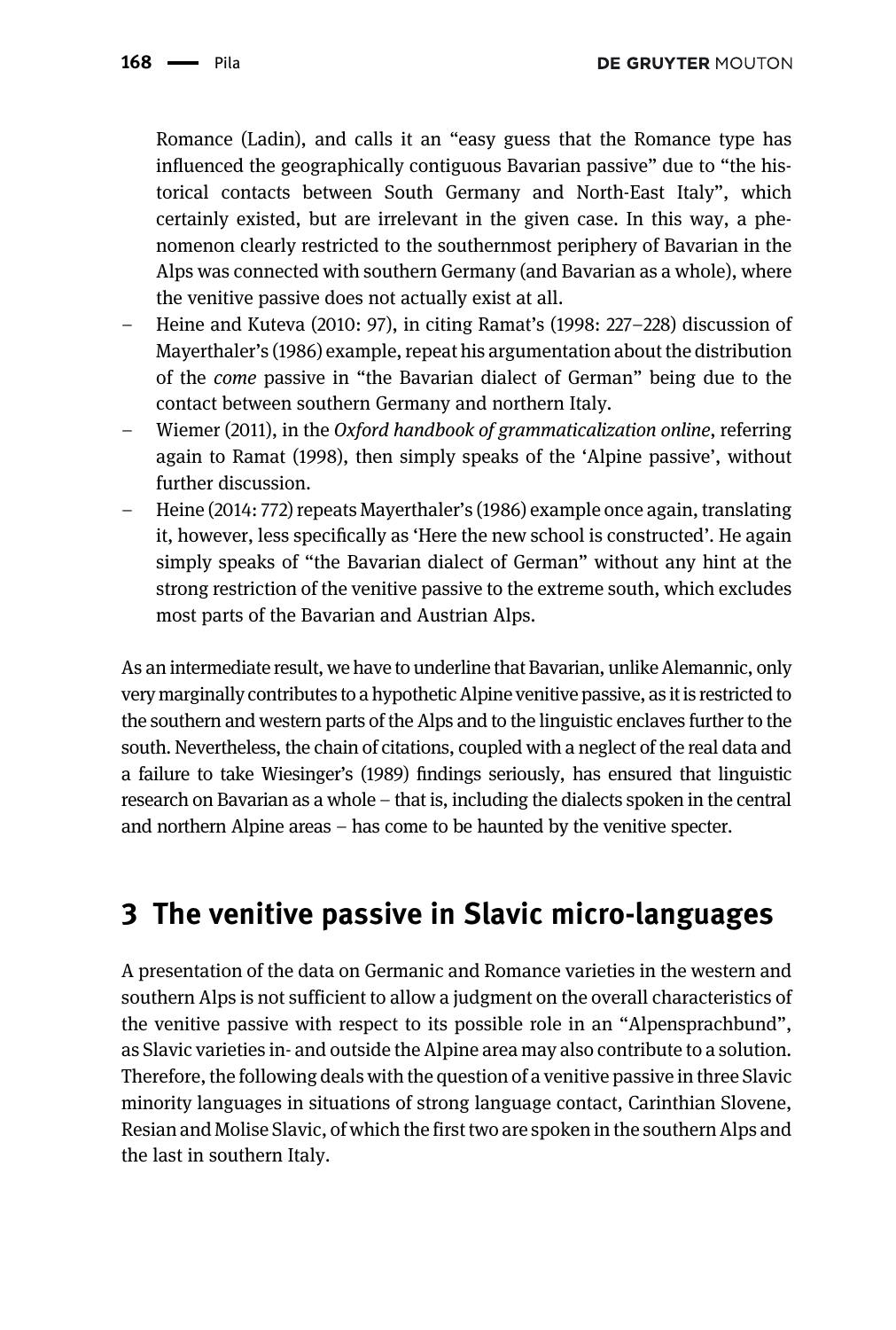#### 3.1 The venitive passive in Carinthian Slovene

Carinthian Slovene is spoken in the southern part of the Austrian federal state of Carinthia, bordering with Slovenia and Italy, with four main dialect areas, Gailtal in the west, Rosental in the center, Jaun in the east and Obir in the extreme southeast; see, for example, map 1 in [Pronk \(2009:](#page-21-12) VIII). By now, all Carinthian Slovenes are bilingual with German as their umbrella language, while standard Slovene is mainly restricted to schooling, some cultural activities and interactions with Slovene tourists and official representatives.<sup>6</sup> Only in the Gailtal region is there also direct contact with Italian.

As for the passive, Carinthian Slovene had even in ancient times already replaced the former *esse* passive in its eventive function by a *bo* passive, that is, one formed with the traditional future auxiliary. There is no doubt that this was due to the German model of the auxiliary werden, serving to express both the future and the passive. Thus, there was an "adaptation of the semantic structure" by means of copying the polysemy of the model language.<sup>7</sup> So, unlike in standard Slovene, a traditional future of the type  $bo +$  passive past participle  $(=$ PPP) 'he will be + PPP' also means 'he is  $(being)$  + PPP' in Carinthian Slovene, like in the following example *Jesus bo v'grob poloshen*. = Jesus is (being) put into the grave.<sup>8</sup>

On the other hand, the venitive passive in Carinthia is restricted to the southwestern-most parts, in the valley of the river Gail, where direct contact with Romance was possible. Indirect evidence for this claim is provided by the example given by Isač[enko \(1939\),](#page-20-14) see (4) below, taken from the western dialect of the Gailtal region (although his book focuses on the central Rosental dialect). So, it is no wonder that my informants<sup>9</sup> from Slavic locations further to the east did not accept a venitive passive at all. The often-cited example (4) from Isač[enko](#page-20-14) [\(1939](#page-20-14): 119-120) contains only one venitive passive, prîda farlộdan

<sup>6</sup> The linguistic and political situation in Carinthia, being rather complex and controversial due to the situation post-World War I and the different attitudes of the speakers towards their heritage, cannot be presented here in any detail. For more information see, for instance, [Jodlbauer \(1996](#page-20-15): especially 124–129) and [Maurer-Lausegger \(1992\)](#page-20-16).

<sup>7</sup> This type of semantic calque is a very important way of leveling out differences in the lexicon and the grammar of languages in contact. For further details see, for example, [Breu \(2003\)](#page-19-2).

<sup>8</sup> This example, reported here in its original orthography, is taken from the 14th station of the Via Crucis in the Prämonstratenser-Chorherrenstift St. Maria in Griffental (Carinthia).

<sup>9</sup> My direct information goes back to a short field research campaign in Carinthia in May 2017, dedicated mainly to investigations in the domain of verbal aspect. I am grateful to several colleagues from the University of Klagenfurt for bringing me into contact with Carinthian-Slovene informants and to these informants themselves for their patience in responding to a questionnaire.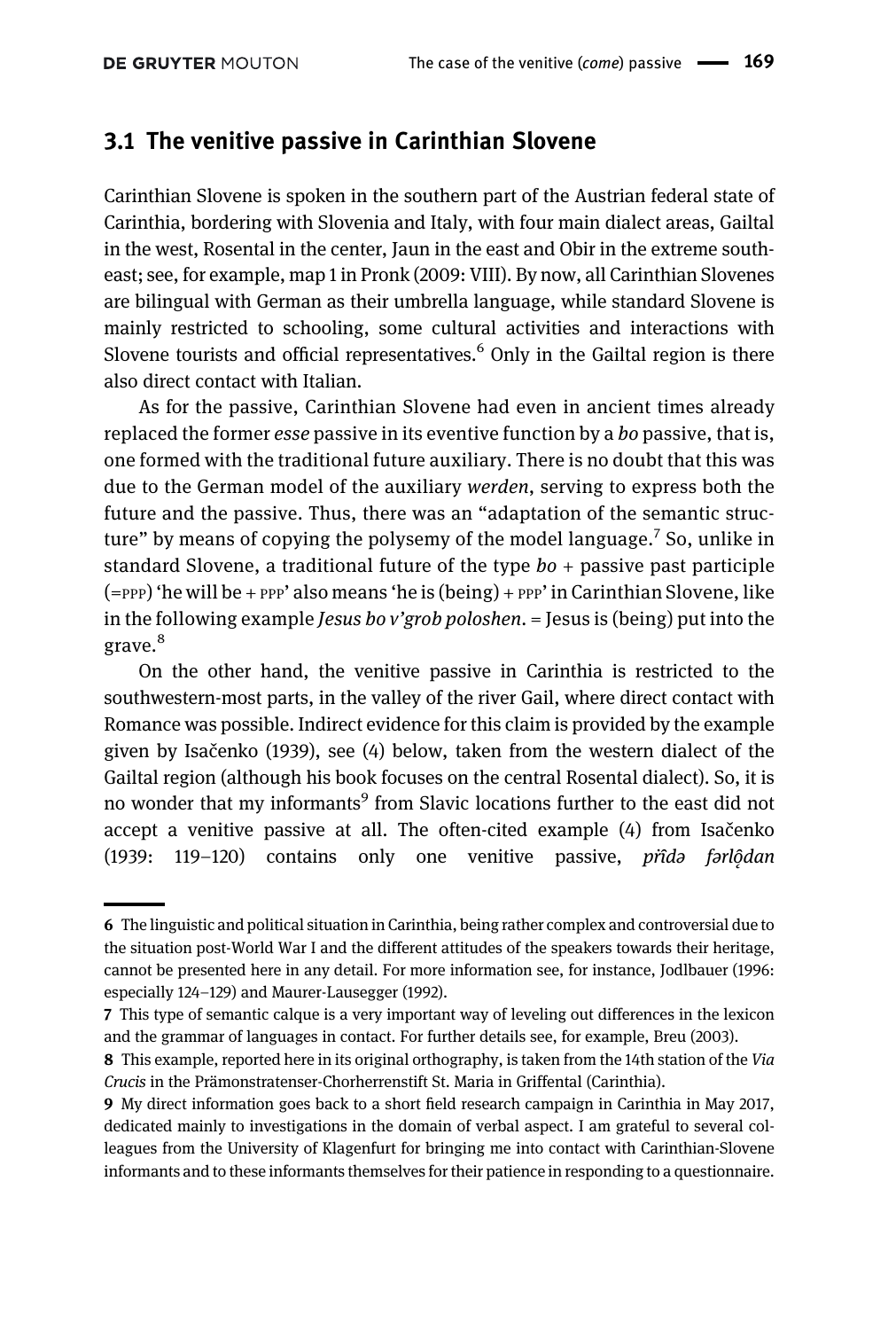(come:PFV.PRS.3SG + load:PPP.NOM.SG.M) 'will be loaded', contrary to [Wiesinger](#page-21-6)'s [\(1989\)](#page-21-6) claim that the second bo construction of this sentence is a come passive. Both *bo* passives and the intermediate *come* passive are in bold type.<sup>10</sup>

(4) U pasênə hồstânę štîrnist dní nótrə, potlà **bódə otpřt**, bómo ha uền zuozilə na ̑ pu̯ầc, po̯šlầ sə **pr̂îdə fərlộdan** pa **bo** naprɐ̀i̯ **posu̯ần** na u̯âšče. 'It remains in the basin for 14 days, then it will be opened, then we will carry it out to the square, then it **comes loaded** (will be loaded, is usually loaded), then it **will be sent** further to Italy.'

The two existing descriptions of the western Gailtal dialect, [Pronk \(2009\)](#page-21-12) and [Neweklowsky \(2013\),](#page-21-13) make no mention of a venitive passive at all. There is, however, another productive auxiliary used for expressing the eventive passive, besides the future auxiliary bo, namely grotata, from German geraten 'get into' ([Neweklowsky 2013:](#page-21-13) 125). This seems an autonomous development, and this auxiliary is certainly much more frequently used than 'to come'.

Given the historical distribution of the venitive passive in Carinthian Slovene, together with its complete absence in Slovene proper, it can certainly be traced back to Romance influence here, just like in Alemannic and in Carinthian Bavarian. However, it remains unclear whether it entered Carinthian Slovene by direct contact with the Romance population or rather indirectly by means of the overall contact with German (Carinthian Bavarian), together with other instances of German-based linguistic phenomena, like particle verbs and word order.

Be that as it may, the Carinthian-Slovene come construction does not seem a good candidate for an Alpine venitive passive either, due to its weak position and its low frequency. If, however, already rare occurrences are considered enough for making such a claim, then it can certainly play its role.<sup>11</sup>

### 3.2 The venitive passive in Resian

Before addressing the question of a possible contribution of Resian to an Alpine venitive passive, a few words should be said about the distribution of the come passive in Italian, in order to be able to refer to the effect of language contact in the Resian grammar (and in Molise Slavic below).

<sup>10</sup> The bo constructions in this example refer to the future. So, obviously, the bo passive is ambiguous with respect to present and future events, which further underlines its connection with German werden.

<sup>11</sup> Actually, an anonymous reviewer observes that in Slavic languages (and in many others as well) the passive altogether usually has a weak position and is rare. Thus, even rare occurrences might be indicative if there is reason to assume no other grammatical interpretation.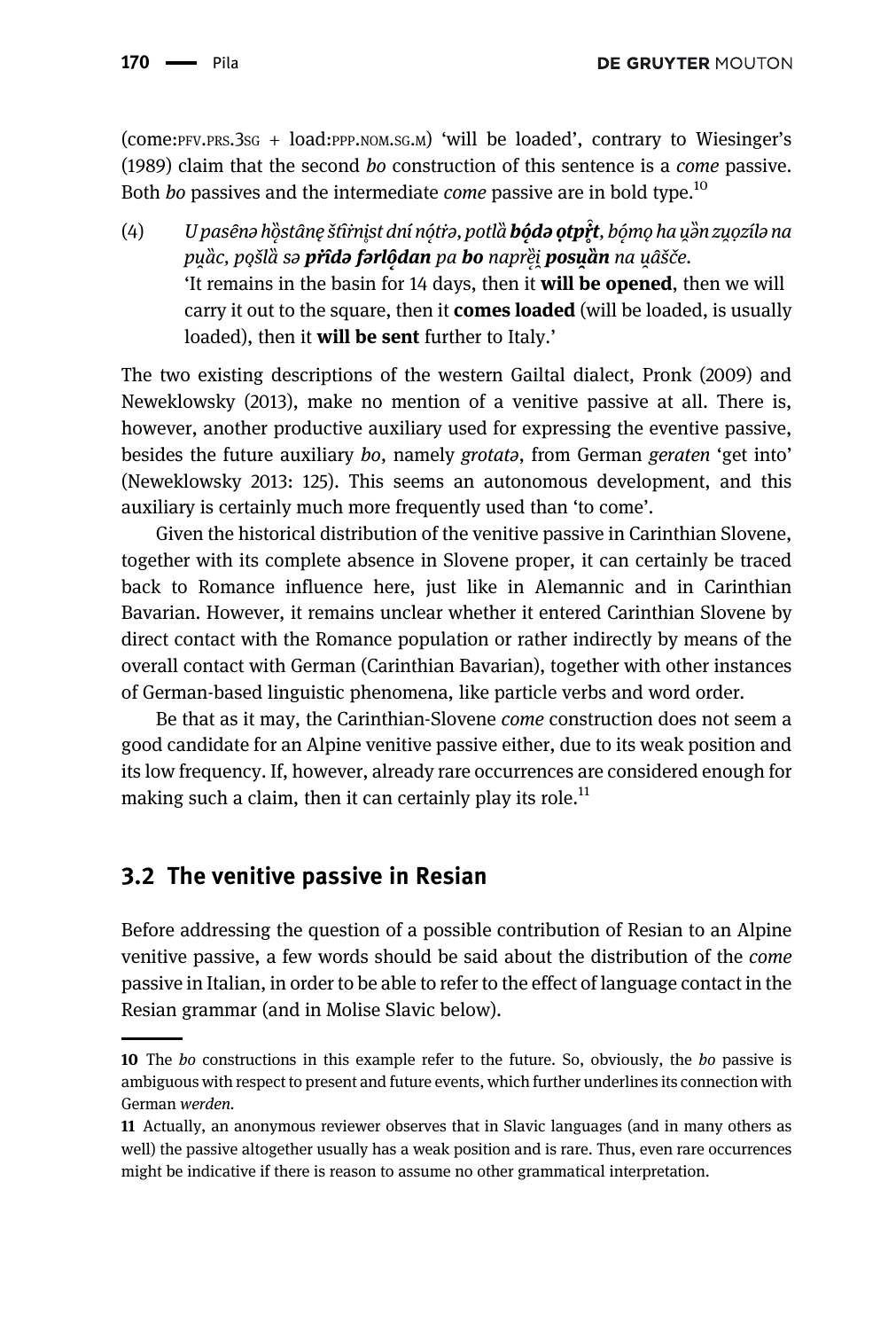In Italian, only the simple forms of the auxiliary venire 'to come' are used in (eventive) passive constructions; see the examples in (5), referring to the present (5a), the future (5b) and the simple past (5c). Instead of its compound forms, referring to the present perfect, the past perfect, the past future and so on, the traditional auxiliary essere 'to be' has to be used, in spite of its ambiguity for eventive and stative passive; for example, the esse present perfect is used in (5d) instead of the incorrect venitive construction in  $(5e)^{12}$ 

- (5) a. Il portone viene chiuso. (AUX to come, present) 'The door is (being) closed.'
	- b. Il portone verrà chiuso. (AUX to come, future)
	- c. Il portone venne chiuso. (AUX to come, simple aoristic past)
	- d. Il portone è stato chiuso. (AUX to be, present perfect)
	- e.  $\star$  Il portone è venuto chiuso.

Just like the German-based linguistic enclaves in Italy (and contrary to Bavarian proper), the Slavic micro-varieties in north-eastern and southern Italy, spoken in areas of total language contact by exclusively bilingual speakers, use the venitive passive to a greater extent. As for the north-eastern province of Friuli-Venezia Giulia we concentrated our research on the Slovene-based variety, spoken in the Resia valley, known as the Resian micro-language. $^{13}$ 

Resian is nowadays the native language of approximately 1,000 speakers. Their ancestors entered the Resia Valley from Carinthia perhaps as early as the 7th but more probably in the 10th century. The valley belonged to the Patriarchate of Aquileia till 1420, when it became part of the Venetian Republic. From then on, the Resia Valley shared the political history of the Friuli region. At the beginning of the 19th century it was disputed between Napoleon and the Habsburgs. Later on, after half a century of Austrian domination, the Friuli region (including Resia) was annexed by Italy in 1866.

Thus, the Resian micro-language not only underwent a period of (Austrian) German linguistic contact, but has also been under Romance influence for

<sup>12</sup> The venitive passive is used also in Friulian but, unlike in Italian, it is not admitted in the simple past (passato remoto); for more details see [Marchetti \(1967](#page-20-17): 156–157). It is important to note that the venitive passive seems to have originated in Venetian ([Rohlfs 1969:](#page-21-2) 128–129), from where it possibly spread not only to the neighboring Romance varieties, but even to Old Albanian (see on this point [Breu forthcoming:](#page-20-18) chapter 6.3).

<sup>13</sup> Besides Resian, there are other Slovene-based varieties further to the south, namely the tersko and the nadiško dialects (spoken respectively in the nearby Valli del Torre and Valli del Natisone), and the Slovenian vernaculars spoken in the provinces of Gorizia and Trieste. For more details about the historical and linguistic situation of these varieties, see [Spinozzi-Monai \(2015\)](#page-21-14) and [Benacchio \(2002](#page-19-3): 63–70).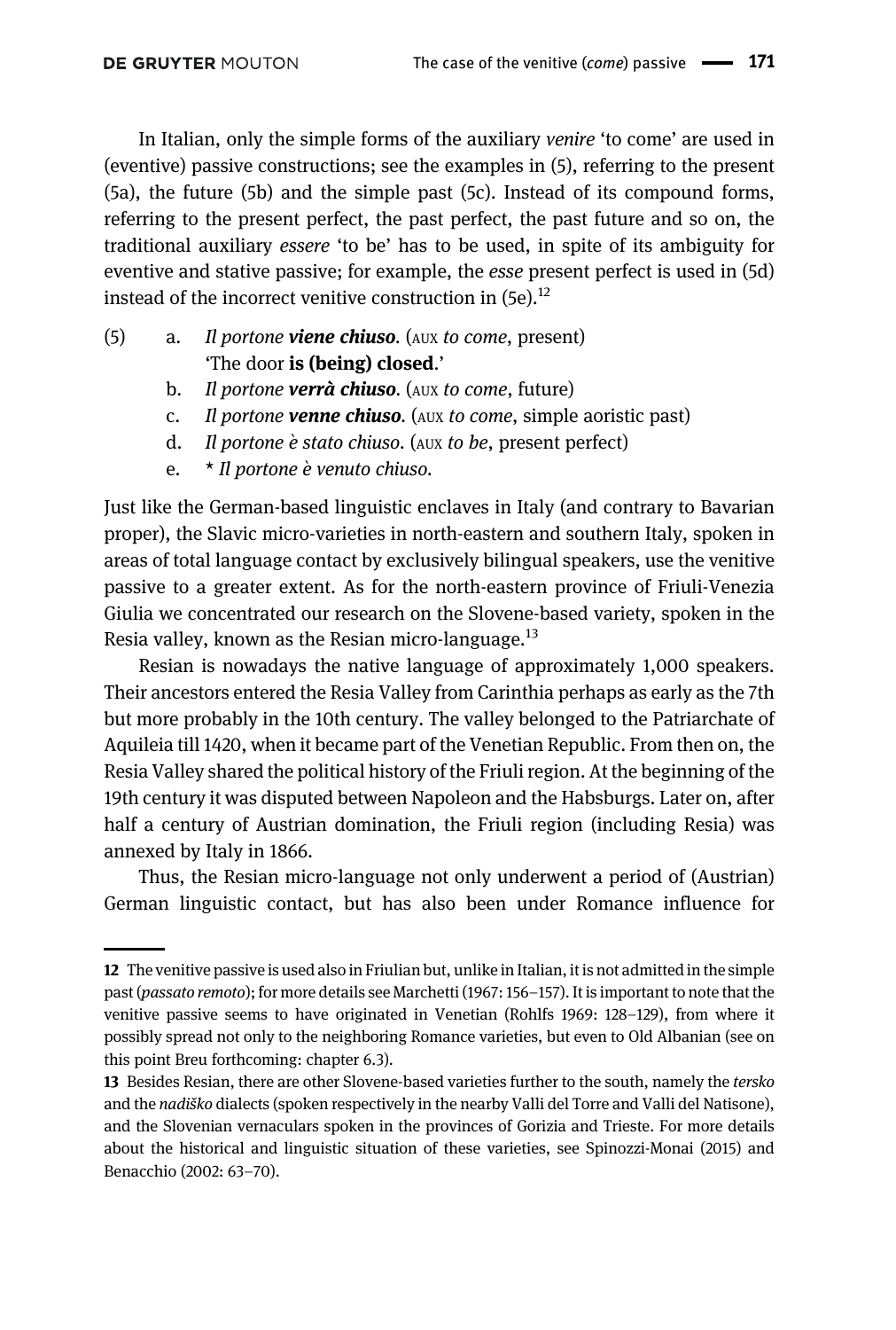centuries, in particular the influence of Friulian, Venetian and – after the second half of the 19th century – standard Italian. Nowadays all the native speakers are bilingual, mastering Resian and Italian alike. As for the linguistic contact of the minority language with Slovene varieties in the last centuries (both in the north and in the east), it has been extremely low, almost irrelevant.<sup>14</sup>

Just like other Slavic languages, Resian has two traditional possibilities for expressing passive meaning, the *esse* passive and the *reflexive* passive. In addition, there are also examples of a venitive passive, not very frequent, but contrary to Carinthian Bavarian and Carinthian Slovene accepted by all speakers and still used spontaneously and even in writing.

The Resian venitive passive is formed by means of the auxiliary  $\frac{p}{r}$  (PFV)/ parhajat (IPFV) 'come' + PPP of the lexical (perfective) verb.<sup>15</sup> A typical example is (6), referring to an actual process in the present with the help of the imperfective auxiliary and showing that the venitive passive, like the esse passive (and unlike the reflexive passive), allows for an agent. It is expressed by the preposition od 'from' + genitive case. For the sake of comparison, see also its Italian translation.

(6) a. Resian

| u. | ,,,,,,,,,,                                                           |                                               |             |          |                            |                    |  |  |  |
|----|----------------------------------------------------------------------|-----------------------------------------------|-------------|----------|----------------------------|--------------------|--|--|--|
|    | Injän                                                                | tve                                           | dugave      | ni=      | parhaaö                    |                    |  |  |  |
|    | now                                                                  | vour                                          | debts       | 3PL, NOM |                            | COME: IPFV.PRS.3PL |  |  |  |
|    | zapïsane                                                             |                                               | od avokatä. |          |                            |                    |  |  |  |
|    |                                                                      | <b>record:PPP.NOM.PL.M</b> by lawyer:SG.GEN.M |             |          |                            |                    |  |  |  |
| b. | Italian                                                              |                                               |             |          |                            |                    |  |  |  |
|    | Adesso                                                               | $\mathbf{i}$                                  | tuoi        | debiti   | vengono                    | annotati           |  |  |  |
|    | now                                                                  | the                                           | vour        |          | debts <b>come:</b> PRS.3PL | record:ppp.pl.m    |  |  |  |
|    | dall'                                                                | avvocato.                                     |             |          |                            |                    |  |  |  |
|    | by the                                                               | lawyer                                        |             |          |                            |                    |  |  |  |
|    | 'In this moment your debts <b>are being recorded</b> by the lawyer.' |                                               |             |          |                            |                    |  |  |  |
|    |                                                                      |                                               |             |          |                            |                    |  |  |  |

<sup>14</sup> Resian is not a homogeneous entity, but consists of four major varieties, spoken in four different villages (San Giorgio, Gniva, Oseacco and Stolvizza). Despite their divergences on every linguistic level, in the domain of the passive no relevant differences have been noted. Therefore, the examples presented here, belonging to different varieties of Resian, have not been marked with respect to the place of their origin. For more information on Resian and its historical-linguistic development, see, for instance, [Steenwijk \(1992:](#page-21-15) 1–3) and Š[ekli \(2018\).](#page-21-16) In addition, note that the first collection of Resian texts, edited by [Baudouin de Courtenay \(1895\),](#page-19-4) presents important linguistic material from the end of the 19th century.

<sup>15</sup> Just like other verbal lexemes in Resian and in Slavic in general, the auxiliary 'to come' is expressed by two verbs forming an aspectual pair, one of them being imperfective (IPFV), the other one perfective (PFV).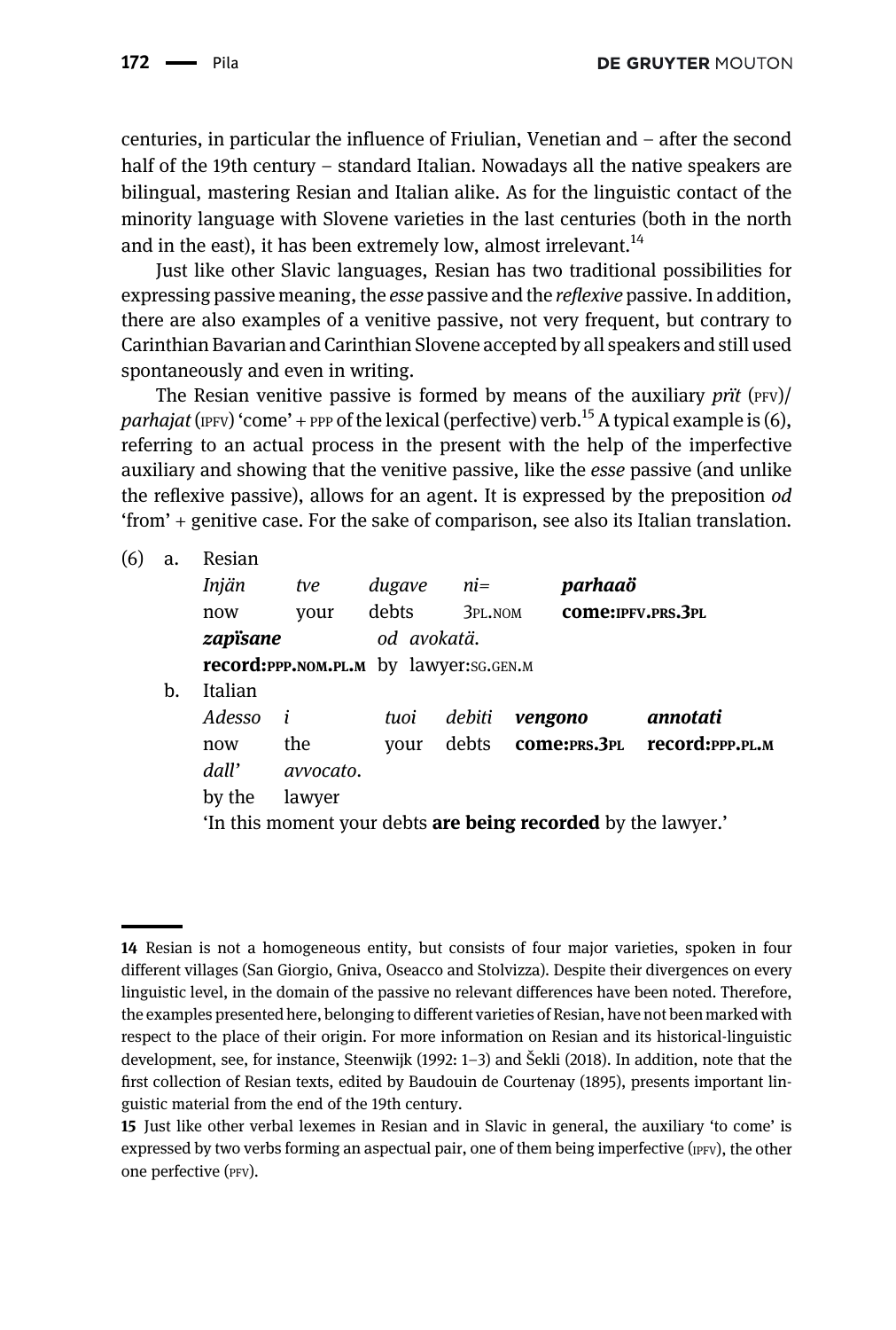The same is true for the expression of habitual passive events in the present as in (7), referring to periodical meetings of schoolchildren, and (8).

| (7) | a.  | Resian                                              |            |            |         |          |                                                                  |                  |    |          |           |
|-----|-----|-----------------------------------------------------|------------|------------|---------|----------|------------------------------------------------------------------|------------------|----|----------|-----------|
|     |     | enu                                                 | jsö        | to         | parhaja |          |                                                                  | nerëd            |    | po       | furlenski |
|     |     | and                                                 | this       | it         |         |          | <b>come:</b> IPFV.PRS.3sG                                        | make:PPP         |    | on       | Friulian  |
|     |     | enu                                                 | pu         | $nes^{16}$ |         |          |                                                                  |                  |    |          |           |
|     |     | and                                                 | on         | us         |         |          |                                                                  |                  |    |          |           |
|     | $b$ | Italian                                             |            |            |         |          |                                                                  |                  |    |          |           |
|     |     | e                                                   | questo     | viene      |         |          | fatto                                                            |                  | in | friulano |           |
|     |     | and                                                 | this       |            |         |          | come: PRS.3sG make: PPP.SG.M                                     |                  | in | Friulian |           |
|     |     | $\epsilon$                                          | in         | resiano    |         |          |                                                                  |                  |    |          |           |
|     |     | and                                                 | in         | Resian     |         |          |                                                                  |                  |    |          |           |
|     |     | 'and this <b>is done</b> in Friulian and in Resian' |            |            |         |          |                                                                  |                  |    |          |           |
| (8) | a.  | Resian                                              |            |            |         |          |                                                                  |                  |    |          |           |
|     |     | <b>Ite</b>                                          | dni        | jë         | te      |          | Festival, ka                                                     | sprawja ite      |    |          | ka        |
|     |     | those                                               | days       | is         |         |          | that Festival, that gathers                                      |                  |    | those    | that      |
|     |     | pravijo pravice ano                                 |            |            | isö     |          | to <b>parhaja</b>                                                |                  |    | narëd    |           |
|     |     | tell                                                | stories    | and        |         |          | this it <b>come:</b> IPFV.PRS.3sG                                |                  |    | make:PPP |           |
|     |     | $w\check{z}\ddot{e}$ 15 lit. <sup>17</sup>          |            |            |         |          |                                                                  |                  |    |          |           |
|     |     | already 15 years                                    |            |            |         |          |                                                                  |                  |    |          |           |
|     | b.  | Italian                                             |            |            |         |          |                                                                  |                  |    |          |           |
|     |     | In quei                                             |            | giorni c'è |         |          | il Festival che                                                  |                  |    | riunisce | coloro    |
|     |     | those<br>in                                         |            | days       |         |          | there is the Festival                                            | that             |    | gathers  | those     |
|     |     | che                                                 | raccontano | le         |         | favole e |                                                                  | ciò <b>viene</b> |    |          |           |
|     |     | who                                                 | tell       |            | the     |          | stories and this <b>come</b> : PRS.3sG                           |                  |    |          |           |
|     |     | fatto                                               |            | già        | da      |          | quindici anni.                                                   |                  |    |          |           |
|     |     | make: PPP.SG.M already from fifteen years           |            |            |         |          |                                                                  |                  |    |          |           |
|     |     |                                                     |            |            |         |          | 'In those days there is the Festival that gathers those who tell |                  |    |          |           |
|     |     |                                                     |            |            |         |          | stories and this has been done already for fifteen years.'       |                  |    |          |           |
|     |     |                                                     |            |            |         |          |                                                                  |                  |    |          |           |

One woman accepted the use of the perfective auxiliary to describe a "habitual" situation in the present in (9). However, this was not her first choice and seems an exceptional use.

<sup>16</sup> The past participle narëd 'done' (whose infinitive is the perfective verb naredit) is indeclinable. 17 This example is taken from Novi Matajur, a weekly newspaper, containing also texts in Slovene vernaculars spoken in the province of Udine (Italy).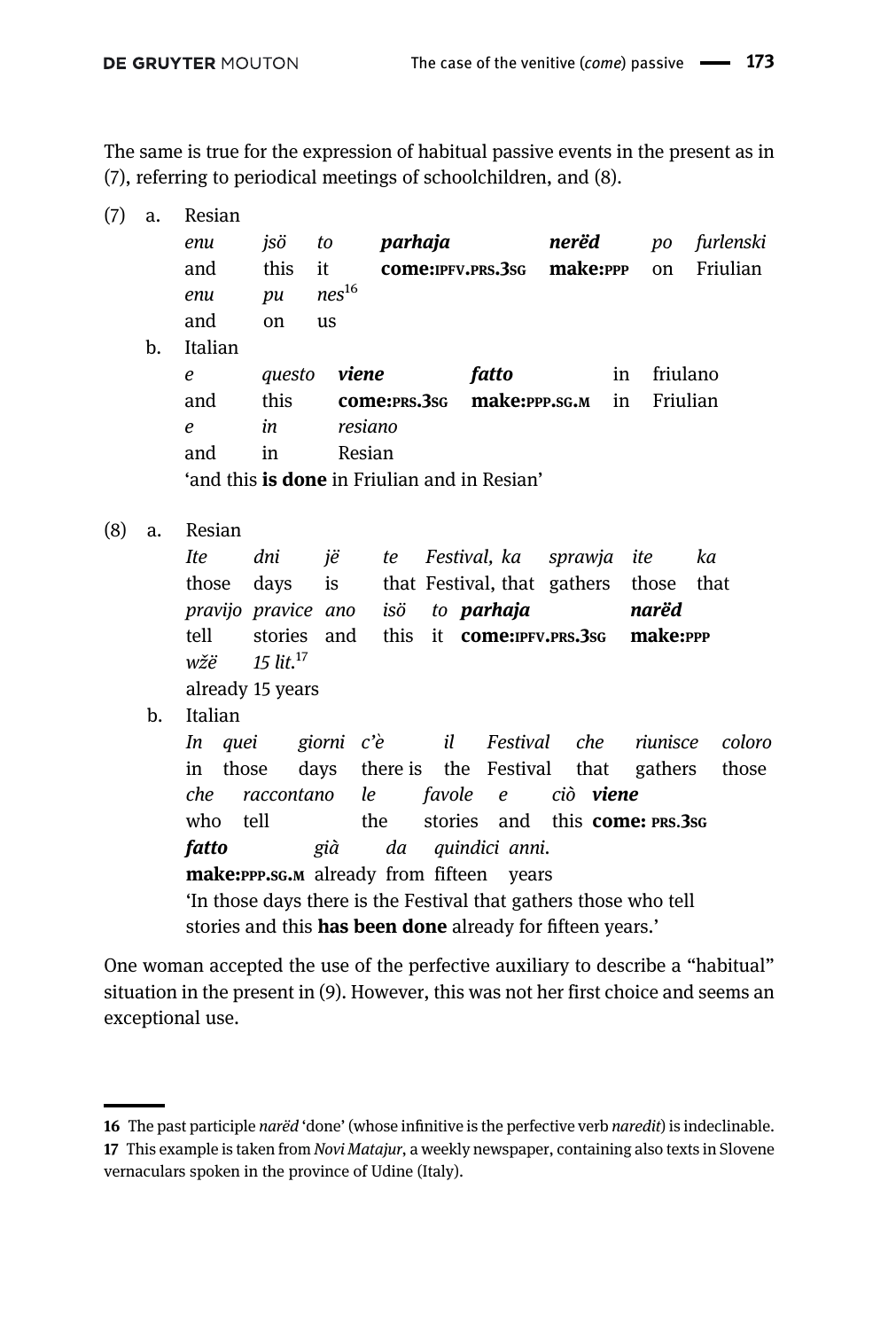| (9) | a. | Resian                                                                  |                     |     |            |    |        |                    |                                                             |                      |              |
|-----|----|-------------------------------------------------------------------------|---------------------|-----|------------|----|--------|--------------------|-------------------------------------------------------------|----------------------|--------------|
|     |    | Dänajšnji                                                               |                     | din | kotule ni= |    |        |                    |                                                             | parhajajo (~pridajo) |              |
|     |    | current                                                                 |                     | day |            |    |        |                    | skirts $3PL NOM$ <b>come:</b> $IPFV(-PFV)$ , $PRS$ , $3PL$  |                      |              |
|     |    | šćilë                                                                   | wrizane             |     |            |    |        | ano <b>paršyte</b> |                                                             | na roke.             |              |
|     |    | still                                                                   |                     |     |            |    |        |                    | <b>cut:PPP.NOM.PL.F</b> and <b>sew:PPP.NOM.PL.F</b> by hand |                      |              |
|     | b. | Italian                                                                 |                     |     |            |    |        |                    |                                                             |                      |              |
|     |    |                                                                         | Al giorno d'oggi le |     |            |    | gonne  |                    | vengono                                                     | ancora               | tagliate     |
|     |    |                                                                         | nowadays            |     | the        |    | skirts |                    | <b>come:PRS.3PL</b>                                         | still                | CUL:PPP.PL.F |
|     |    | e                                                                       | cucite              |     |            | a  |        | mano.              |                                                             |                      |              |
|     |    | and                                                                     | Sew:PPP.PL.F        |     |            | bv |        | hand               |                                                             |                      |              |
|     |    | 'Nowadays skirts <b>are</b> still <b>cut</b> and <b>sewed</b> by hand.' |                     |     |            |    |        |                    |                                                             |                      |              |

Habitual events in the past, however, use the imperfective perfect of the auxiliary, which is formed by means of the verb bet 'to be' at the present tense  $+$  imperfective l-participle of 'to come'; see example (10). It should be kept in mind that in Resian, the imperfective perfect corresponds to the Italian imperfect, as the Resian imperfect has become obsolete, except for irreality ([Pila in print\)](#page-21-17).<sup>18</sup>

| (10) | a. | Resian                                   |             |          |         |            |                 |                      |  |
|------|----|------------------------------------------|-------------|----------|---------|------------|-----------------|----------------------|--|
|      |    | Te                                       | krave       | bolne    | ni=     | SO         | parhajale       |                      |  |
|      |    | the                                      | <b>COWS</b> | ill      | 3PL.NOM | <b>AUX</b> |                 | COME: IPFV.PTCP.PL.F |  |
|      |    | wbute.                                   |             |          |         |            |                 |                      |  |
|      |    | kill:ppp.nom.pl.f                        |             |          |         |            |                 |                      |  |
|      | b. | Italian                                  |             |          |         |            |                 |                      |  |
|      |    | Le                                       | mucche      | ammalate |         | venivano   |                 | uccise.              |  |
|      |    | the                                      | <b>COWS</b> | ill      |         |            | COME: IPRF. 3PL | kill:ppp.pl.f        |  |
|      |    | 'The ill cows <b>used to be killed.'</b> |             |          |         |            |                 |                      |  |

In Resian, the perfective perfect of the auxiliary functionally corresponds to the Italian perfect (passato prossimo) and should therefore be excluded from the venitive perfect. But interestingly enough, such a perfective perfect is nevertheless used in Resian for unique completed events in the past, though only by a few (old) speakers, see example (11). This usage could be explained by an internal analogical expansion from the imperfective perfect (corresponding to the imperfect) to the perfective perfect.<sup>19</sup>

<sup>18</sup> A different situation can be observed in Molise Slavic, where the imperfect is still alive (and in aspectual opposition to the perfect) and can combine (with different meanings) both with perfective and imperfective aspects (see 3.3).

<sup>19</sup> At the present stage of research, there is no example available with a perfective venitive passive in the past referring to a repeated state of affairs.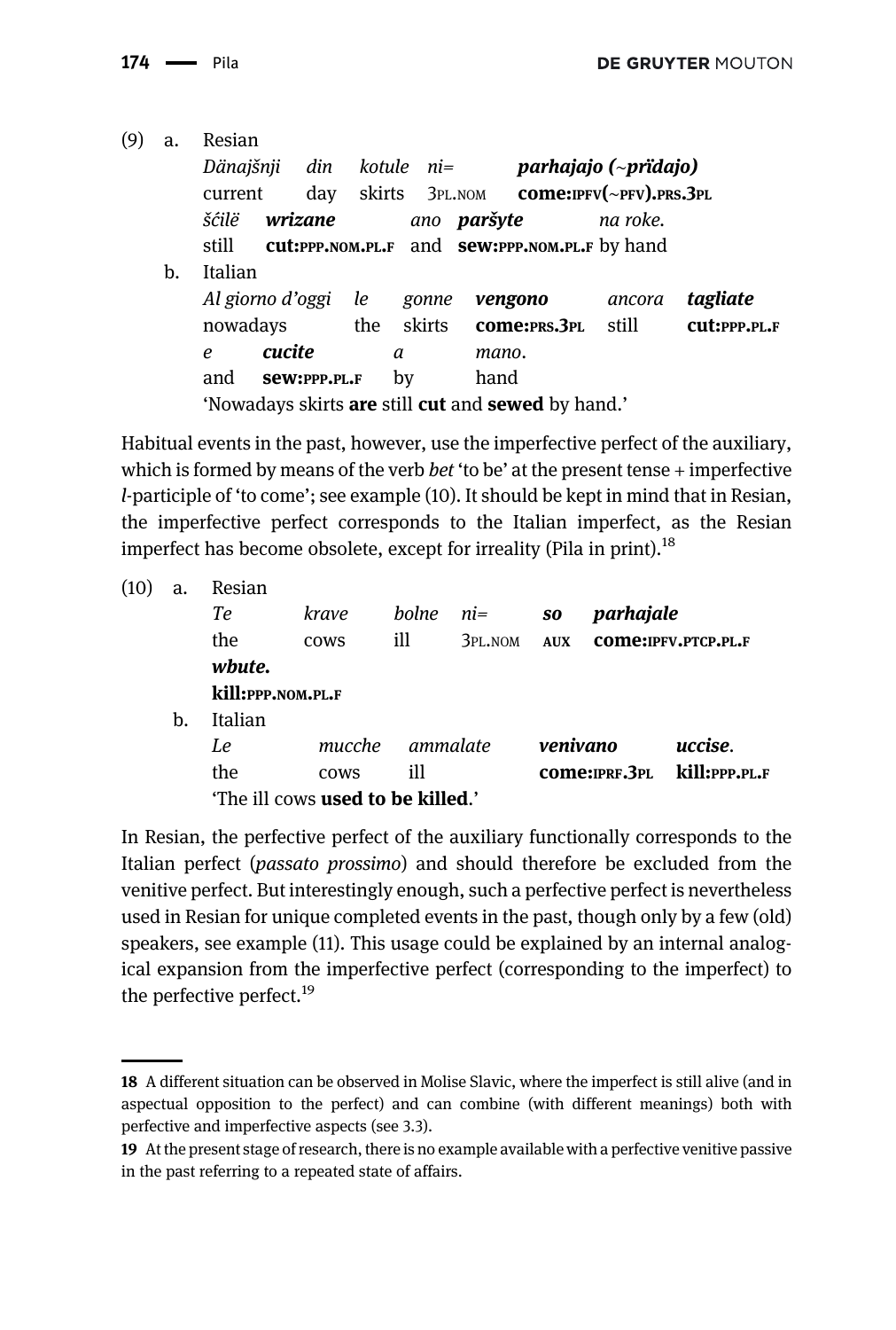| (11) | a. | Resian                          |            |                                                     |                                                                                                  |                          |
|------|----|---------------------------------|------------|-----------------------------------------------------|--------------------------------------------------------------------------------------------------|--------------------------|
|      |    | Roža                            | SO         | paršla                                              | šinkana                                                                                          | wsa.                     |
|      |    | flowers                         | <b>AUX</b> | COME:PFV.PTCP.PL.F                                  | $\boldsymbol{\mathrm{give:}}$ $\boldsymbol{\mathrm{PP}}$ .PL.F all: $\boldsymbol{\mathrm{PL.F}}$ |                          |
|      | b. | Italian                         |            |                                                     |                                                                                                  |                          |
|      |    | I fiori                         |            | sono stati (*sono venuti) regalati                  |                                                                                                  | <i>tutti.</i> (*perfect) |
|      |    | the flowers <b>be:</b> PRF.PL.M |            |                                                     | give: PPP.PL.M all: PL.M                                                                         |                          |
|      |    |                                 |            | 'All the flowers <b>were given</b> (as a present).' |                                                                                                  |                          |

Unique completed events in the future require the periphrastic future of the perfective auxiliary prït 'to come' as in (12).

(12) a. Resian Zütra **ćë(jö) prït zapïsane** wse tomorrow AUX come:PFV.INF record:PPP.PL.M all tve dugave. your debts b. Italian Domani verranno annotati tutti i tuoi debiti. tomorrow come:FUT.3PL record:PPP.PL.M all the your debts 'Tomorrow all your debts will be recorded.'

Some examples of the venitive passive have been recorded also in the historical present. In this case it refers to single completed states of affairs which took place in the past. The auxiliary appears in its imperfective present as in (13).

(13) a. Resian tu-w lita 1928/1930 parhajajo narëd in years 1928/1930 come:IPFV.PRS.3PL make:PPP škule tu-w Bili, ta-na Njivi $[\ldots]^{20}$ schools in S.Giorgio on Gniva b. Italian Negli anni 1928/1930 **vengono fatte** le scuole in the years 1928/1930 come:PRS.3PL make:PPP.PL.F the schools a S. Giorgio, a Gniva… in S. Giorgio in Gniva… 'In the years 1928/1930 are built the schools in S. Giorgio and Gniva…'

<sup>20</sup> This example comes from the Internet (access: August 28, 2019). [http://www.comune.](http://www.comune) resia. ud.it/index.php?id=1427&L=4.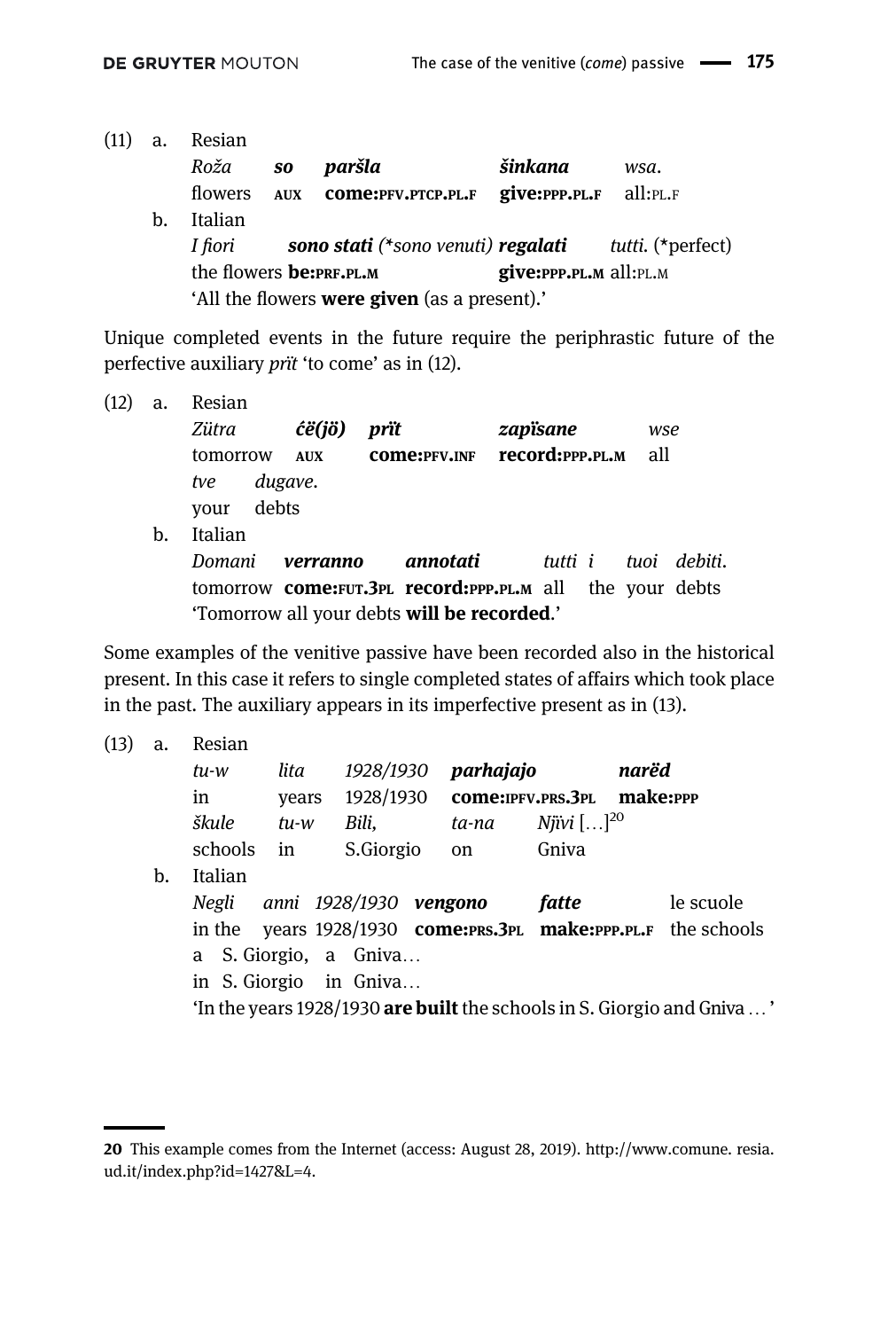Example (14), from Baudouin de Courtenay (1913: §427), shows that venitive passives most likely already existed in Resian more than a century ago. It is worth noting that in the following example the auxiliary appears in the PFV aspect, as was the case also in (11) and (12). Nevertheless, while in (11) and (12) the auxiliary verb appeared in the past and in the future tenses, in (14) it stays in the present (with non-actual, iterative meaning). Thus, it might be concluded that the use of 'come' in its perfective variant is possible in all simple tenses.

| (14) | a.                                                                  | Resian                                           |     |                          |  |           |                              |            |                  |                                 |
|------|---------------------------------------------------------------------|--------------------------------------------------|-----|--------------------------|--|-----------|------------------------------|------------|------------------|---------------------------------|
|      |                                                                     | [] skuose Spuved                                 |     |                          |  |           | general <b>pridejo</b>       |            |                  |                                 |
|      |                                                                     | through confession                               |     |                          |  | general   |                              |            | COME:PFV.PRS.3PL |                                 |
|      |                                                                     | savernane,                                       |     | siortane                 |  |           | anu                          |            |                  |                                 |
|      |                                                                     | complete: PPP.NOM.PL.F correct: PPP.NOM.PL.F and |     |                          |  |           |                              |            |                  |                                 |
|      |                                                                     | sbuifane                                         |     | ufse                     |  | <i>te</i> | druhe Spuvedi,               |            |                  | ki                              |
|      |                                                                     | <b>improve:PPP.NOM.PL.F</b> all                  |     |                          |  | the       |                              |            |                  | other confessions, that         |
|      |                                                                     | beho                                             |     | sdellane                 |  |           | prit.                        |            |                  |                                 |
|      |                                                                     | be:IPRF.3PL                                      |     | made:PPP.NOM.PL.F before |  |           |                              |            |                  |                                 |
|      | b.                                                                  | Italian                                          |     |                          |  |           |                              |            |                  |                                 |
|      |                                                                     | [] attraverso la                                 |     |                          |  |           | Confessione generale vengono |            |                  |                                 |
|      |                                                                     | $\ldots$ through the                             |     |                          |  |           |                              |            |                  | confession general come:PRS.3PL |
|      |                                                                     | <b>completate, aggiustate</b> e                  |     |                          |  |           |                              | migliorate |                  |                                 |
|      |                                                                     | <b>complete:PPP.PL.F correct.PPP.PL.F</b> and    |     |                          |  |           |                              |            | improve.PPP.PL.F |                                 |
|      |                                                                     | tutte                                            | le  | altre                    |  |           |                              |            |                  | confessioni, che sono state     |
|      |                                                                     | all                                              | the |                          |  |           | other confessions            |            |                  | that be:PRF.3PL                 |
|      |                                                                     | fatte (lit.: erano fatte) prima.                 |     |                          |  |           |                              |            |                  |                                 |
|      |                                                                     | made: PPP.NOM.PL.F                               |     | before                   |  |           |                              |            |                  |                                 |
|      | " by means of the general confession all the other confessions that |                                                  |     |                          |  |           |                              |            |                  |                                 |

were made before are completed, corrected, and improved.'<sup>21</sup>

In Baudouin's glossary of the tersko dialect, examples like pride štampano 'is printed', literally "comes printed" [\(Spinozzi-Monai 2009:](#page-21-18) §3584), show that the venitive passive has entered this vernacular too. However, in Baudouin's collection of nadiško texts [\(Baudouin de Courtenay 1988](#page-19-5)), there is no occurrence of this construction. It could well be that it is completely absent in the nadiško dialect, but

<sup>21</sup> In this work Baudouin de Courtenay publishes a number of sermons going back to the middle of the 19th century, whose author was probably a priest from Moggio (outside Resia); according to Baudouin he nevertheless mastered Resian like a native speaker [\(Baudouin de Courtenay 1913:](#page-19-6) 113). No examples of a venitive passive exist, either in Baudouin's Materialien (1895) or in the Catechism of the end of the 18th century [\(Baudouin de Courtenay 1894](#page-19-7)), the most ancient document written in Resian.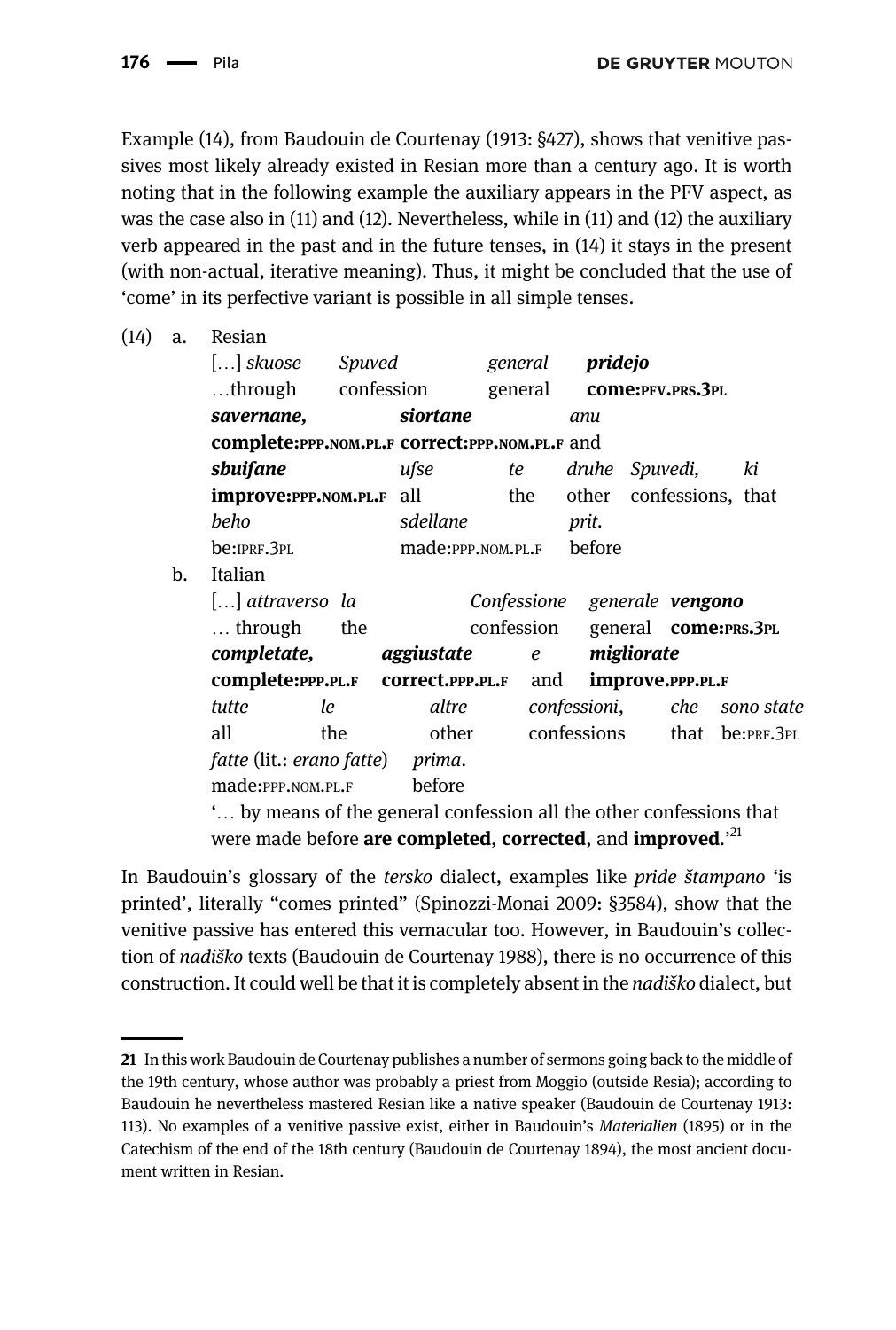this should be verified in contemporary language. If this assumption holds true, it could be due to the different situation of linguistic contact between tersko and nadiško. The latter could have rejected the Romance model of a venitive passive, due to its closer contact with standard Slovene.

Interestingly enough, Resian copied under Romance influence not only the venitive passive but also the so-called "andative passive" with its modal (deontic) component. The andative passive, that is, a passive involving the verb 'to go' (tet in Resian) as auxiliary  $+$  the past participle of the lexical verb, is quite common in Italian, where sentences like la bottiglia va chiusa 'the bottle has to be closed' express the necessity of an action to be performed. Unlike the venitive and the esse passive the Resian andative passive seems not to accept an agent. In Resian the meaning of *flajša na gre zaģana* corresponds exactly to the given Italian sentence. Nevertheless, some (very few) native speakers admit a secondary reading, 'the bottle is being closed', thus interpreting it as an ongoing passive process.<sup>22</sup> This holds true for repeated actions as well. The secondary reading is possible because of the ambiguity of tet 'to go', which in its imperfective form or use (in those languages in which it is biaspectual) admits in most Slavic languages the additional meaning 'to come'.<sup>23</sup>

In Italian the andative passive can be used with deontic meaning in the past (=imperfect) tense, too, as in la bottiglia andava chiusa 'the bottle had to be closed'.<sup>24</sup> This is contrary to Resian, where the past tense of the auxiliary tet generally does not combine with a PPP. It is, however, accepted by some informants in combination with the PPP of verbs expressing "consumption" or "negative outcome" – 'to destroy', 'to lose', etc. – as a predicate conveying a definitive, irreversible meaning. Thus, the sentence Lïbri ë šol zübjën means exclusively 'the book is gone lost' and corresponds to the Italian *il libro*  $\dot{e}$  *andato perduto*. With

<sup>22</sup> In this case an agent seems to be possible.

<sup>23</sup> It should be noted that in Resian this ambiguity is rather weak. This micro-language (like standard Slovene) tends to differentiate the 'go' and 'come' meanings, which are normally expressed respectively through the forms tet  $IPFV/PFV$  and *parhajat*  $IPFV/PTt$  *PFV.* Nevertheless, Resian examples like Le, hre slötä!, literally "Look, is coming bad weather!", with the verb tet 'to go' in the additional meaning 'to come' are possible, though not very frequent. In Molise Slavic this ambiguity is stronger than in Resian, because here the imperfective verb hot (grem: PRS.1sG) is completely ambiguous between 'to go' and 'to come'; see Section 3.3 below.

<sup>24</sup> For further information on the construction involving the verb 'to go' + past participle in Italian see for instance [Bertinetto \(2001](#page-19-8): 150–151), [Salvi and Vanelli \(2009](#page-21-3): 70), and [Sansò and Giacalone](#page-21-19) [Ramat \(2016\)](#page-21-19). Bertinetto assigns two possible readings to the considered structure: the deontic (la bottiglia va chiusa) and the "pure passive" (il libro è andato perduto), the latter being characterized by the lack of any modal meaning. Unlike Bertinetto, Salvi and Vanelli do not consider sentences like il libro è andato perduto as passive.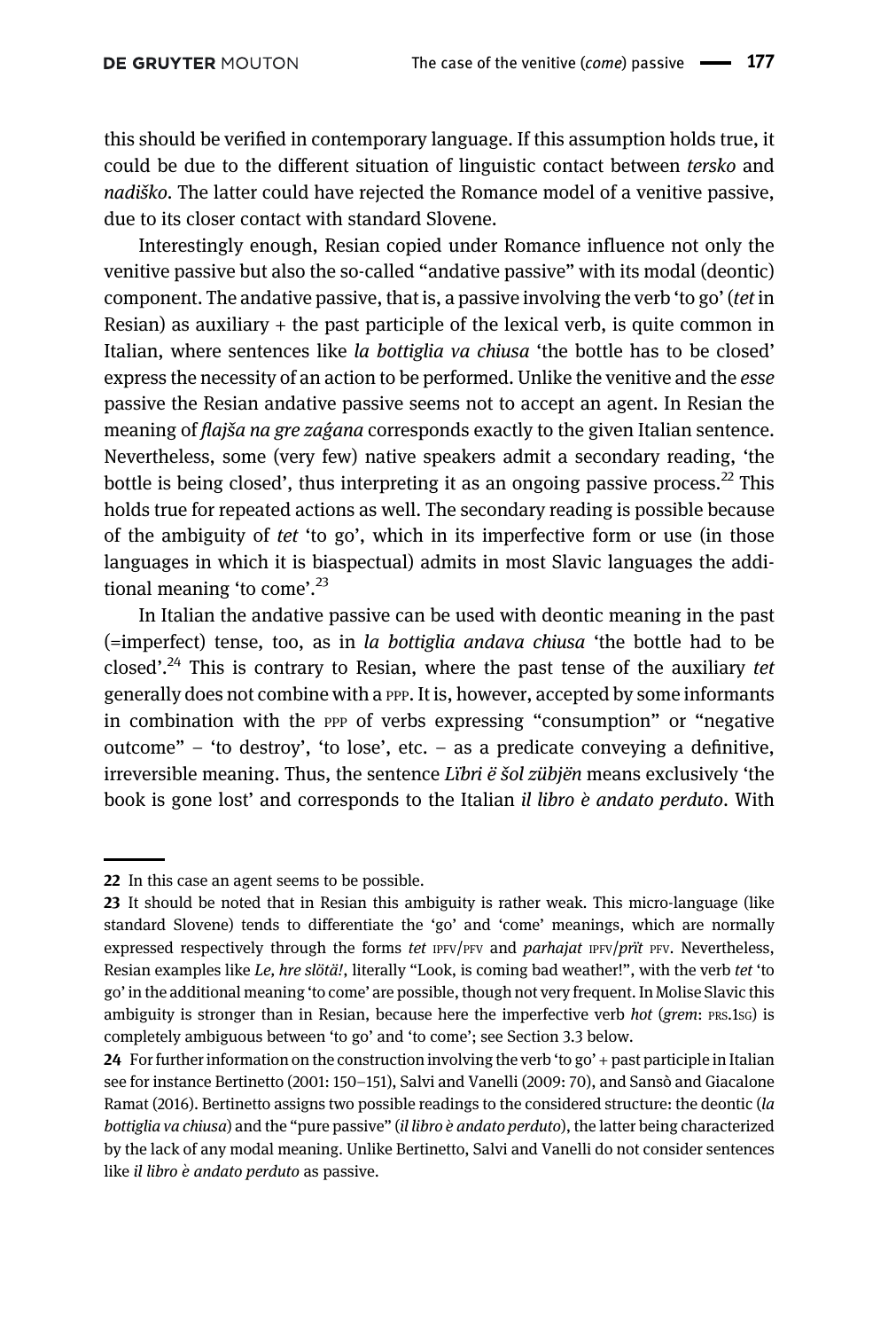respect to the andative passive in Resian, further research has to be done in the future.

#### 3.3 The venitive passive in Molise Slavic

For the sake of comparison, in this section another Slavic micro-language will be dealt with, Molise Slavic, which clearly has nothing to do with a potential "Alpensprachbund". The Molise Slavic enclave in the region of Molise in southern Italy, with only three small villages remaining, has its origins in the immigration of people from the Serbo-Croatian dialect continuum in the 16th century, more precisely from the Neretva Valley in Hercegovina. Language contact with local Romance varieties, and since the second half of the 19th century also with standard Italian, has changed the grammatical and lexical structure of this Slavic variety in many respects.<sup>25</sup> So, it is no wonder that we find here, too, a contact-induced passive formed with the help of the auxiliary 'to come', in this case realized as a suppletive aspectual pair: doki PFV/grem IPFV.

In Molise Slavic, just like in Resian, the venitive passive is used besides the polysemic esse passive, in order to differentiate between eventive passives and resultative states (stative passive). In principle, the reflexive passive could fulfill the same task. But when the agent of an eventive passive is expressed, the venitive passive is obligatory. The exclusion of an explicit agent in the reflexive passive could be an effect of language contact, as many Slavic languages allow it, for example Russian, though Slovene and Modern Croatian do not. In any case, this is essentially the same situation as in Italian.

The Molise Slavic venitive passive is possible in the present, the future and the imperfect, but it is excluded from the perfect, again just like in Italian.<sup>26</sup> This exclusion of the venitive passive from the perfect, however, differentiates this micro-language from Resian. This is due to the full conservation of the imperfect in Molise Slavic, allowing for an exact copy of the imperfect–perfect opposition in all respects. On the other hand, the venitive passive has been integrated completely in the Molise Slavic aspect system – that is, when referring to unique processes, only the passive of imperfective verbs is possible. The perfective present and imperfect of the venitive passive are restricted to iterative and habitual events.

<sup>25</sup> For more information on Molise Slavic see, for example, [Breu \(2017\)](#page-20-19) and the classical work of Reš[etar \(1911\).](#page-21-20)

<sup>26</sup> For the different ways of expressing the passive in Molise Slavic, especially including the venitive passive, see [Breu and Makarova \(2019\)](#page-20-1). Again, I am grateful to Walter Breu, Konstanz, for informing me about some important details and for the discussion of the examples.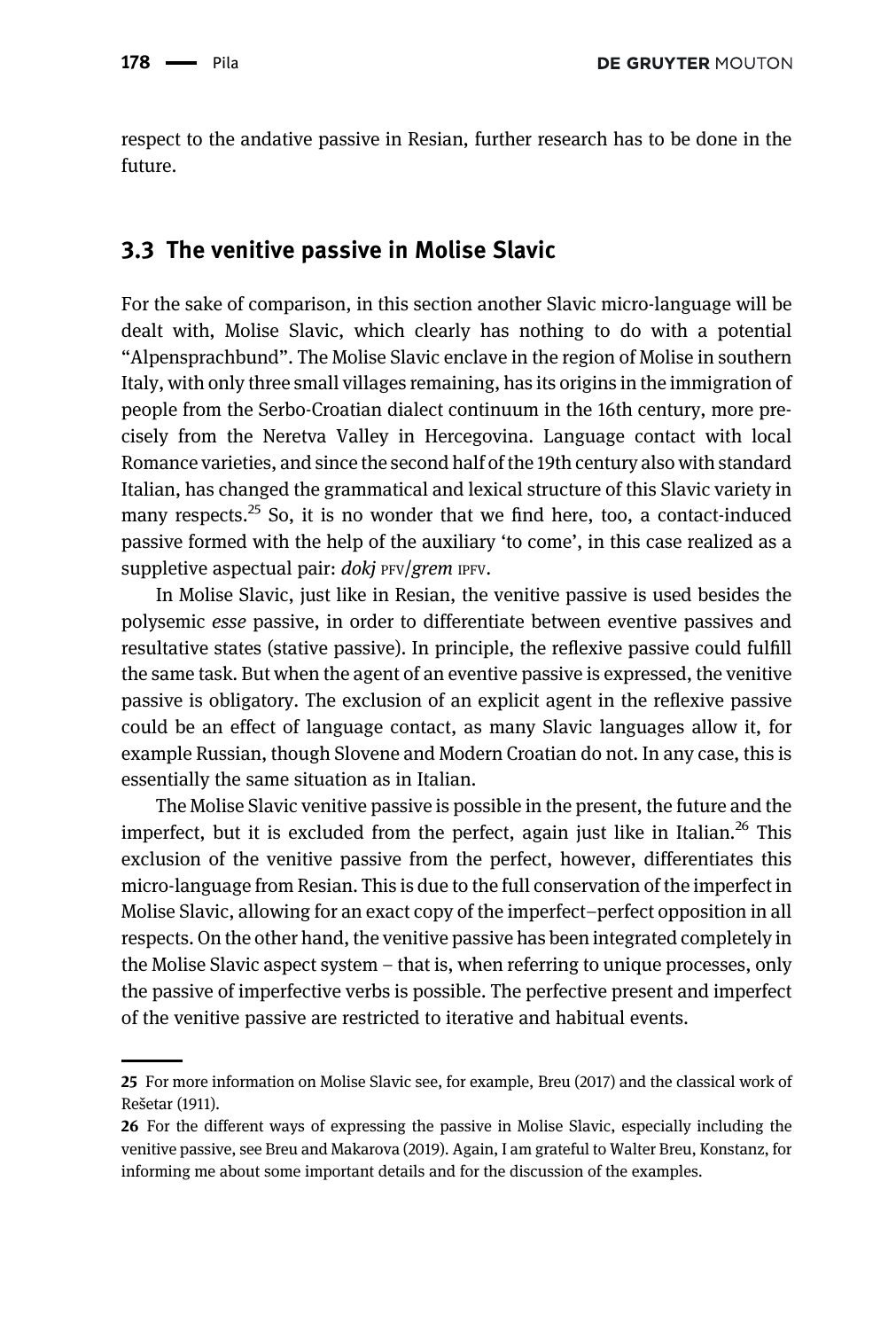Example (15) shows an eventive passive, presented as a unique process in the imperfective present, while example (16) expresses the same case referring to the past. In this case we find the imperfective imperfect.

| (15) | Kruh <b>gre</b> |                                                                           | štoknot | do matre. |
|------|-----------------|---------------------------------------------------------------------------|---------|-----------|
|      |                 | bred <b>come:</b> IPFV.PRS.3sG <b>slice:</b> PFV.PPP.M by mother:GEN.SG.F |         |           |
|      |                 | The bread <b>is (being) sliced</b> by mother.'                            |         |           |

(16) Zec gredaša **potegan** do kačatura. hare come:IPFV.IPRF.3sG shoot:PFV.PPP.M by hunter:GEN.SG.M 'The hare was (being) shot by the hunter.'

Just like in Italian, the venitive passive may also express habitual or repeated situations as in (17).

(17) Magina gredaša sfedni vržana naza hiže. car **come:IPFV.IPRF.3sG** always **put:PFV.PPP.F** behind house 'The car was always put behind the house.'

The polysemy for unique processes and habitual events exists only with the imperfective forms of the auxiliary, while the perfective auxiliary only expresses habitual situations. Compare example (18), where the perfective imperfect *dodiaše* is restricted to a habitual reading, to example (19), where its imperfective counterpart gredaše expresses the passive both as a unique process and as a habitual iteration.

- (18) Ona hladnja **dodjaše bokrena** kano that heap come:PFV.IPRF.3SG cover:PFV.PPP.F like tito do hiže. roof of house 'That heap used to be covered like the roof of a house.'
- (19) Ona hladnja gredaše **pokrena** kano that heap come:IPFV.IPRF.3SG cover:PFV.PPP.F like tito do hiže. roof of house 'That heap used to be covered ( $\sim$  was being covered) like the roof of a house.'

Thus, Molise Slavic allows for a disambiguation between single and repeated situations by means of the Slavic verbal aspect, unlike Italian, where the present and the imperfect of the venitive passive are always ambiguous in this respect.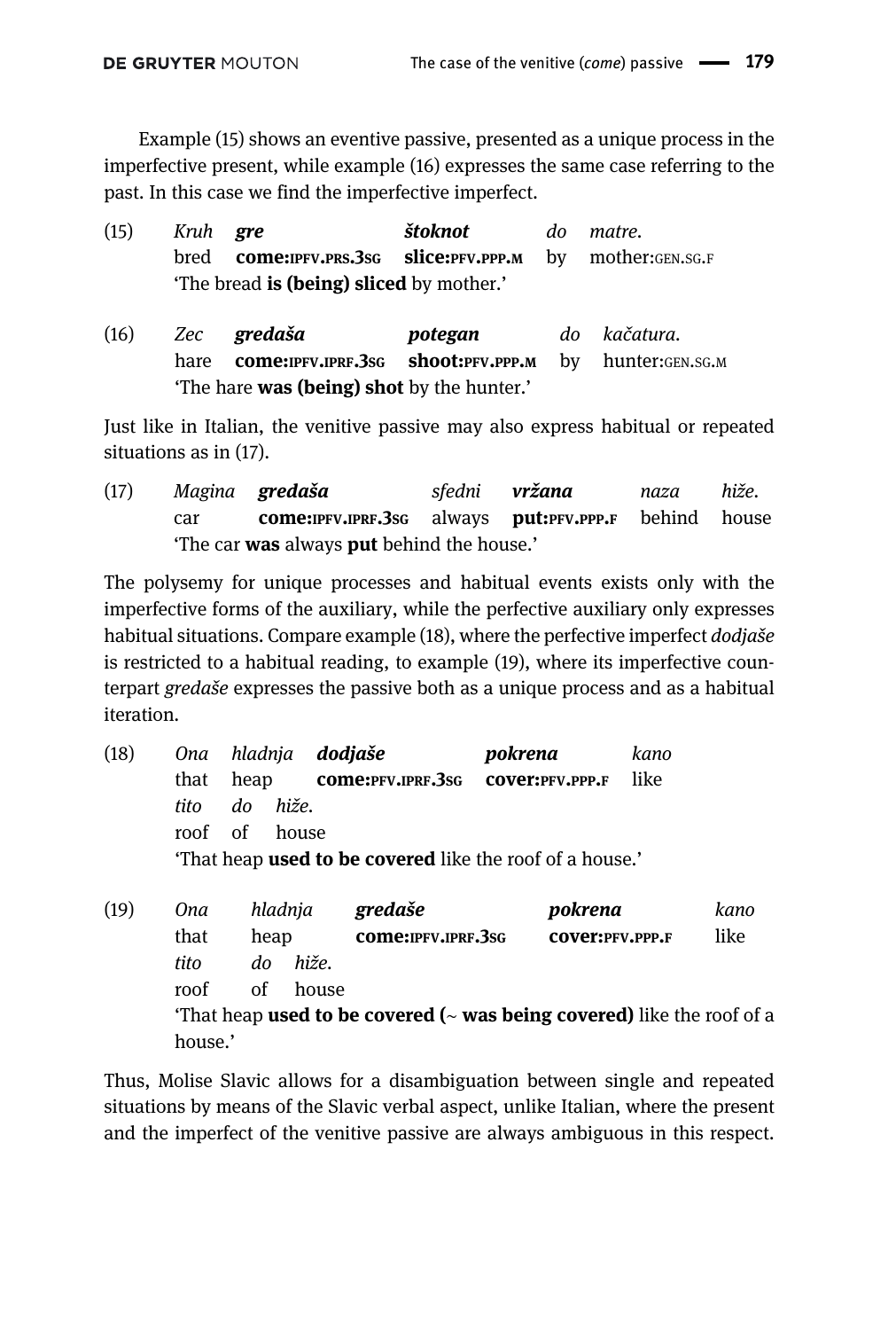The perfective imperfect *dojaša vržana* (and likewise the perfective present *doje* vržana) in example (20), contrary to its polysemic Italian translation veniva messa and in contrast to its imperfective counterpart gredaša vržana in (17) (and the imperfective present gre vržana), cannot refer to a unique process, but expresses always an iteration.

- (20) a. Molise Slavic
	- Magina dojaša vržana naza hiže. car come:PFV.IPRF.3SG put:PFV.PPP.F behind house b. Italian La macchina **veniva messa** dietro la casa. The car used to be put behind the house.'

So, Molise Slavic, while copying the Italian model of a venitive passive and even respecting its exclusion from the perfect, developed a means of differentiation going beyond the possibilities of the Italian model. It originated in the general function of the perfective imperfect (and present) expressing iteration/habituality ([Breu 2014:](#page-20-20) 337–340).

Molise Slavic, like Resian, copied not only the venitive passive from Italian but also the "andative passive" with its deontic component. As was mentioned above, there is a problem with this, as in most Slavic languages in the imperfective aspect 'to go' and 'to come' coincide. As a consequence a phrase like funaštra gre tvorena may mean both 'the window is being closed' (AUX grem 'to come') and 'the window has to be closed' (AUX *grem* 'to go'). The same is true for example (21), without an explicit adverb of frequency. All in all, there are four homonymous passive readings: a single process (a) or iteration (b) of the venitive type as well as a single event (c) or iteration (d) of the andative deontic type. The Italian translations are ambiguous with respect to the unique and the iterative readings, but they contrast in having different auxiliaries.

- (21) Molise Slavic: Magina **gre vržana** naza hiže.
	- a. The car is being put behind the house'.
	- b. The car is always/usually put behind the house'.

Italian: La macchina **viene messa** dietro la casa.

- c. 'The car has to be put behind the house'.
- d. The car **has always/usually to be put** behind the house.'

Italian: La macchina **va messa** dietro la casa.

The same would be true for the imperfective imperfect with the auxiliary gredaša, meaning both 's/he came' and 's/he went'. But the perfective imperfect dojaša, meaning only 's/he came', unambiguously expresses an iteration of the venitive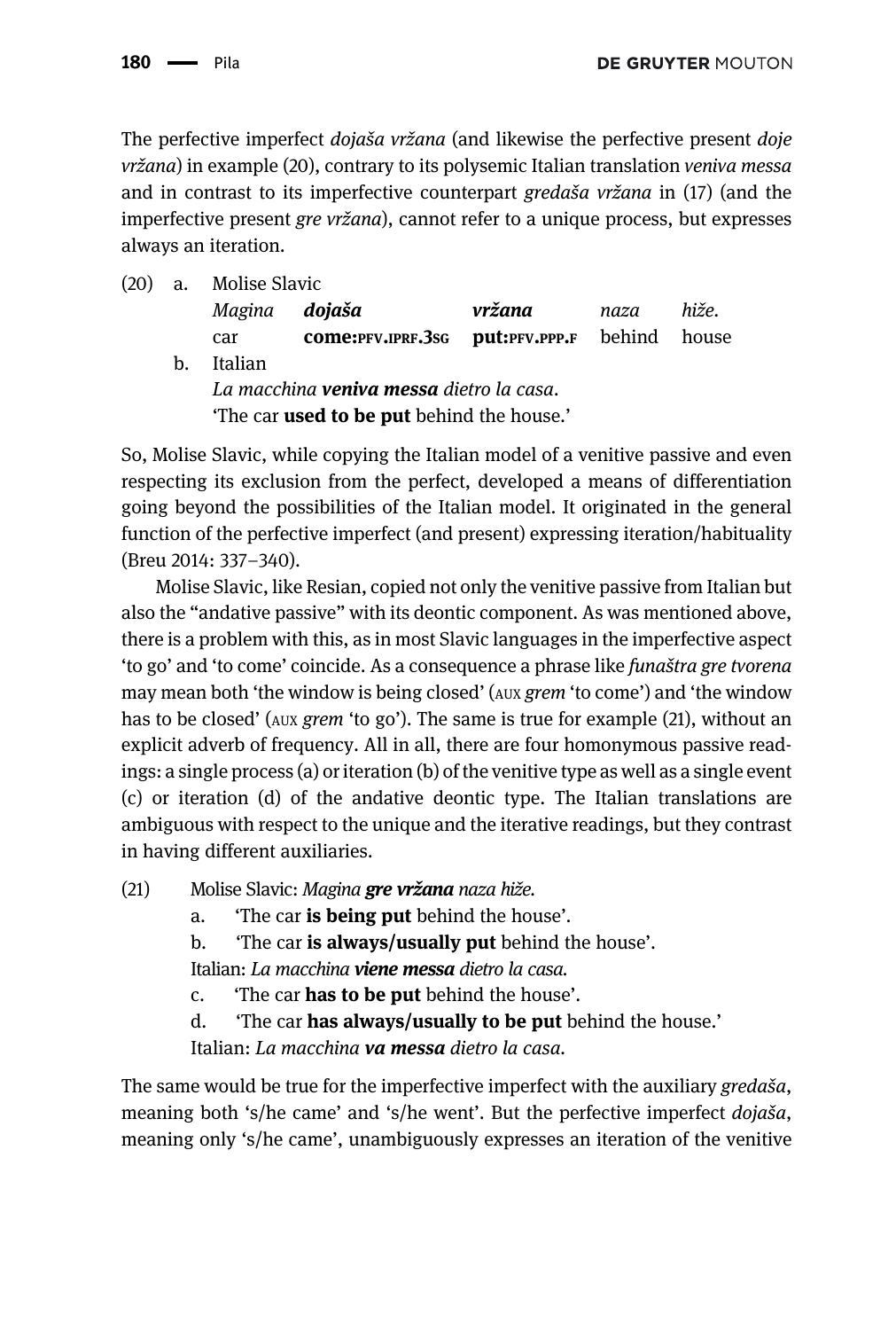type. It seems the perfective imperfect *pojaša* 's/he went' does not form an andative passive at all.

Summing up, it seems justifiable to claim that the venitive passive is well integrated into the Molise Slavic verb system. Just like in Resian, it was copied from the Romance model, in order to distinguish between the eventive passive and the stative passive, which traditionally are expressed by means of the auxiliary bit 'to be'. Just like in Italian and Resian, it fills a gap in being able to explicitly express the agent, contrary to the reflexive eventive passive.

On the other hand, there are some characteristic differences between the venitive passive in Molise Slavic and Italian, resulting from the differences of their grammatical systems:

- 1. Due to its twofold aspect system, Molise Slavic is able to differentiate between the unique processual and the habitual venitive passive in the imperfect and in the present.
- 2. Due to the ambiguity of the imperfective auxiliary grem 'go, come', the Molise Slavic construction may express ambiguously the simple eventive passive and the deontic passive.

### 4 Conclusion

The venitive passive never existed in most parts of Bavarian (in the central Alps, or north of the Alps). Unlike in Alemannic, traces of it exist only in the southernmost parts (Southern Carinthia, East and South Tyrol). Nowadays, it is almost absent in those regions outside the areas of persistent, direct Romance influence. The same seems to be true for the Slavic (Slovene) dialects in Southern Carinthia. The venitive passive is found, however, in all Germanic (Alemannic and Bavarian) and Slavic (geographically isolated) linguistic enclaves in northern and southern Italy, with their strong, everyday contact with Romance varieties.

The overall development of a venitive passive goes back to Italian (Romance) influence. This is especially true for the Slavic minority languages in total language contact, that is, Resian and Molise Slavic, where it has entered the core grammar. Given the situation of the venitive passive in Bavarian on the one hand and the Slavic micro-languages on the other, it seems to speak not for an all-embracing "Alpensprachbund", but rather for the strong influence exerted by dominant Romance varieties on the minority languages in Italy in the field of grammar.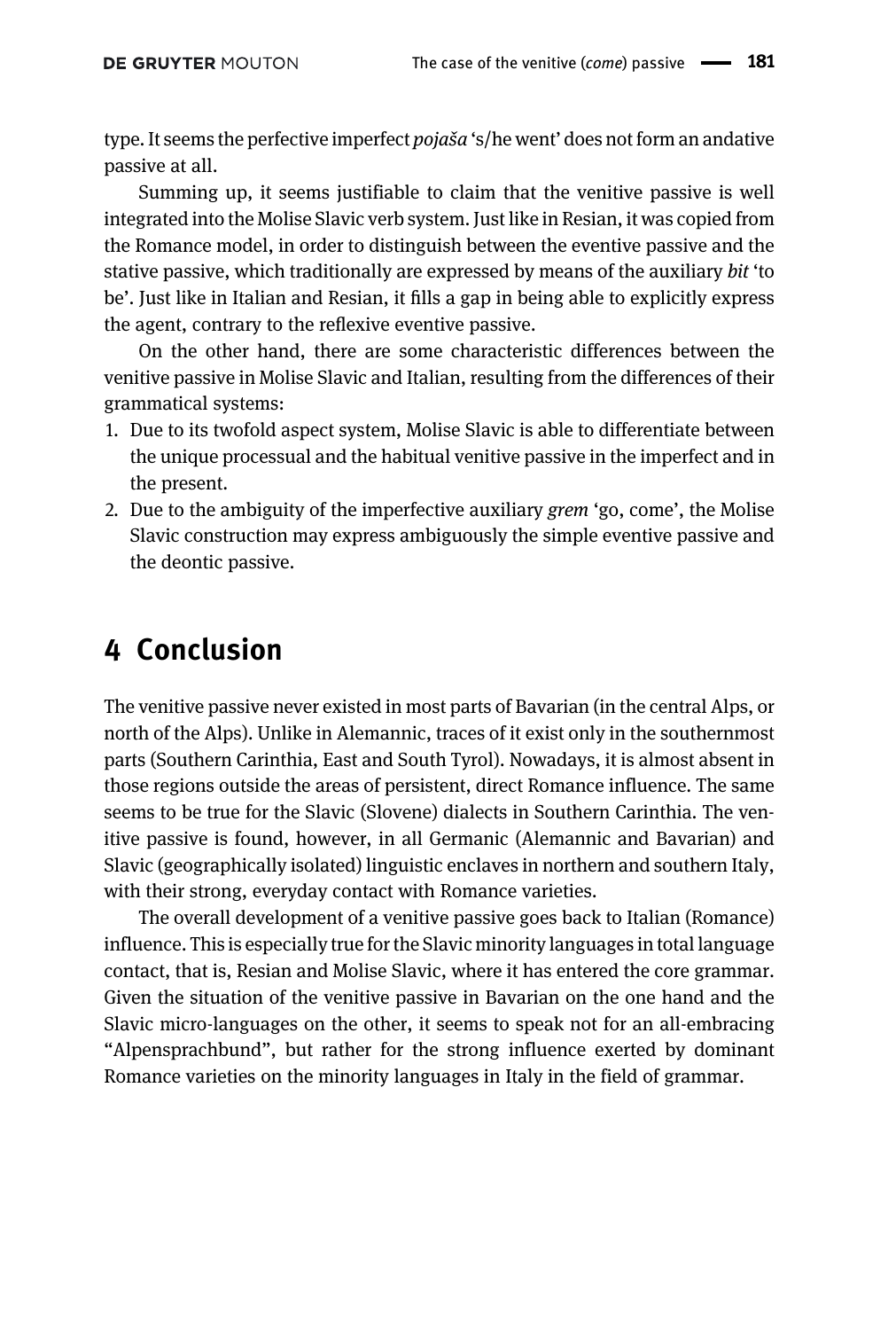## Abbreviations

| AUX         | auxiliarv               |
|-------------|-------------------------|
| F           | feminine                |
| <b>FUT</b>  | future                  |
| GEN         | genitive                |
| INF         | infinitive              |
| <b>IPFV</b> | imperfective            |
| <b>IPRF</b> | imperfect               |
| <b>NOM</b>  | nominative              |
| M           | masculine               |
| PFV         | perfective              |
| PL          | plural                  |
| PPP         | passive past participle |
| <b>PRF</b>  | perfective              |
| <b>PRS</b>  | present                 |
| <b>PTCP</b> | participle              |
| REFL        | reflexive               |
| SG          | singular                |

### References

<span id="page-19-7"></span><span id="page-19-0"></span>Bajec, Anton, Rudolf Kolarič & Mirko Rupel. 1971. Slovenska Slovnica. Ljubljana: DZS.

- <span id="page-19-4"></span>Baudouin de Courtenay, Jan. 1894. Il catechismo resiano (con una prefazione del dott. G. Loschi). Udine: Tipografia del Patronato.
- <span id="page-19-6"></span>Baudouin de Courtenay, Jan. 1895. Materialy dlja južnoslovjanskoj dialektologii i ėtnografii. Sanktpeterburg: I. Rez'janskie teksty.
- <span id="page-19-5"></span>Baudouin de Courtenay, Jan. 1913. Christjanske Uzhilo. S.-Peterburg: Tipografija Imperatorskoj Akademij Nauk.

Baudouin de Courtenay, Jan. 1988. Materiali IV. Per la dialettologia e l'etnografia slava meridionale. Testi popolari in prosa e in versi raccolti in Val Natisone nel 1873. Inediti pubblicati a cura di Liliana Spinozzi-Monai. Trieste: EST.

- <span id="page-19-1"></span>Bellmann, Günter. 1998. Zur Passivperiphrase im Deutschen. Grammatikalisierung und Kontinuität. In Peter Ernst & Franz Patocka (eds.), Deutsche Sprache in Raum und Zeit, 241–269. Wien: Edition Praesens.
- <span id="page-19-8"></span><span id="page-19-3"></span>Benacchio, Rosanna. 2002. I dialetti sloveni del Friuli tra periferia e contatto. Udine: Società Filologica Friulana.
- <span id="page-19-2"></span>Bertinetto, Pier Marco. 2001. Il verbo. In Lorenzo Renzi, Gianpaolo Salvi & Cardinaletti Anna (eds.), Grande grammatica italiana di consultazione II. Bologna: Il Mulino.

Breu, Walter. 2003. Bilingualism and linguistic interference in the Slavic-Romance contact area of Molise (Southern Italy). In Regine Eckardt, Klaus von Heusinger & Christoph Schwarze (eds.), Words in time. Diachronic semantics from different points of view, 351–373. Berlin & New York: De Gruyter.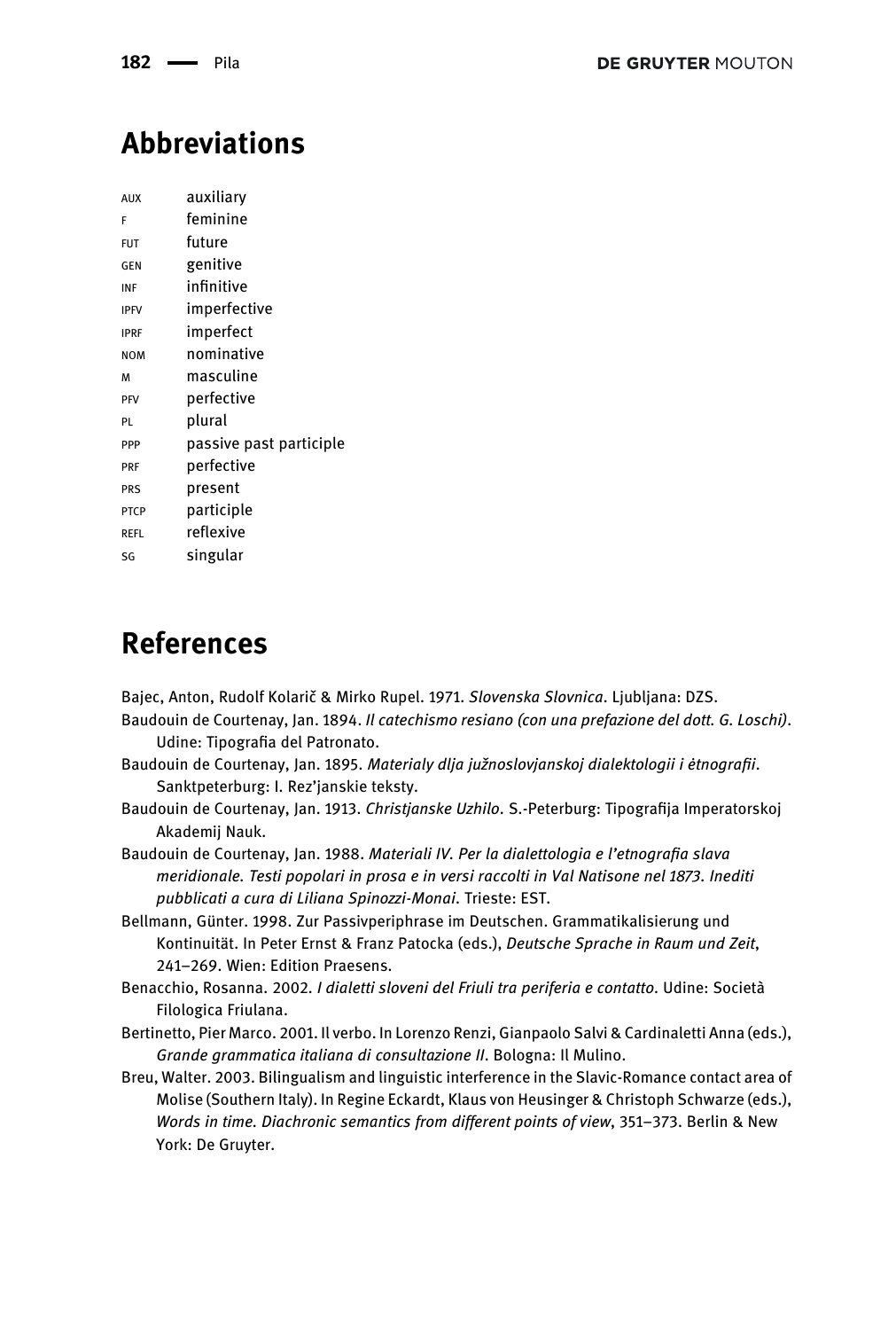- <span id="page-20-20"></span>Breu, Walter. 2014. = Val'ter Broj. 2014. Funkcii nastojaščego i imperfekta soveršennogo vida i perfekta nesoveršennogo vida v molizsko-slavjanskom mikrojazyke. Scando-Slavica 60(2). 322–351.
- <span id="page-20-19"></span>Breu, Walter. 2017. Slavische Mikrosprachen im absoluten Sprachkontakt. Band I. Moliseslavische Texte aus Acquaviva Collecroce, Montemitro und San Felice del Molise. Wiesbaden: Harrassowitz.
- <span id="page-20-18"></span>Breu, Walter. forthcoming. Romance in contact with Albanian. In Francesco Gardani & Michele Loporcaro (eds.), Oxford encyclopedia of romance linguistics. Oxford: Oxford University Press.
- <span id="page-20-1"></span>Breu, Walter & Anastasia Makarova. 2019. Typologie des Passivs im Moliseslavischen: Bewahrung, Umbau und Innovation im totalen slavisch-romanischen Sprachkontakt. In Bernhard Brehmer & Holger Kuße (eds.), Slavistische Linguistik 2016/2017, Wiener Slawistischer Almanach 83, 7–60. Frankfurt am Main etc: Lang.

<span id="page-20-8"></span>Bucheli Berger, Claudia. 2005. Passiv im Schweizerdeutschen. Linguistik Online 24(3). 1–25.

- <span id="page-20-10"></span>Dal, Ingerid & Hans-Werner Eroms. 2014. Kurze deutsche Syntax auf historischer Grundlage. Berlin & Boston: De Gruyter Mouton.
- <span id="page-20-7"></span>Gaeta, Livio. 2018. Im Passiv sprechen in den Alpen. Sprachwissenschaft 43(2). 221–250.
- <span id="page-20-2"></span>Giacalone Ramat, Anna. 2000. On some grammaticalization patterns for auxiliaries. In Charles Smith John & Delia Bentley (eds.), Historical linguistics 1995. Vol. 1, General issues and non-Germanic languages, 125–154. Amsterdam & Philadelphia: John Benjamins.
- <span id="page-20-3"></span>Giacalone Ramat, Anna. 2017. Passives and constructions that resemble passives. Folia Linguistica 51(38). 149–176.
- <span id="page-20-4"></span>Giacalone Ramat, Anna & Andrea Sansò. 2014. Venire ('come') as a passive auxiliary in Italian. In Maud Devos & Jenneke van der Wal (eds.), 'COME' and 'GO' off the beaten grammaticalization path, 21–44. Berlin & Boston: De Gruyter Mouton.

<span id="page-20-13"></span>Heine, Bernd. 2014. Areal tendencies in derivation. In Rochelle Lieber & Pavol Štekauer (eds.), Oxford handbook of derivational morphology, 767–776. Oxford: Oxford University Press.

- <span id="page-20-12"></span>Heine, Bernd & Tania Kuteva. 2010. Contact and grammaticalization. In Raymond Hickey (ed.), The handbook of language contact, 86–105. Chichester: Wiley.
- <span id="page-20-0"></span>Herrity, Peter. 2000. Slovene, a comprehensive grammar. London & New York: Routledge.
- <span id="page-20-14"></span>Isačenko, Aleksander V. 1939. Narečje vasi sele na Rožu. Ljubljana: Znanstveno Društvo.

<span id="page-20-15"></span>Jodlbauer, Ralph. 1996. Die Kärntner Slowenen. In Robert Hinderling & Ludwig M. Eichinger (eds.), Handbuch der mitteleuropäischen Sprachminderheiten, 119–165. Narr: Tübingen.

- <span id="page-20-11"></span>Kotin, Michail. 1998. Die Herausbildung der grammatischen Kategorie des Genus verbi im Deutschen. Eine historische Studie zu den Vorstufen und zur Entstehung des deutschen Passiv-Paradigmas. Hamburg: Buske.
- <span id="page-20-5"></span>Lepschy, Anna L. & Giulio Lepschy. 1977. The Italian language today. London: Hutchinson & Co.

<span id="page-20-6"></span>Lessiak, Primus. 1903. Die Mundart von Pernegg in Kärnten. Beiträge zur Geschichte der deutschen Sprache und Literatur 28. 1–227.

<span id="page-20-17"></span>Marchetti, Giuseppe. 1967. Lineamenti di grammatica friulana. Udine: Società filologica friulana.

<span id="page-20-16"></span>Maurer-Lausegger, Herta. 1992. Das Slowenische in Kärnten in soziolinguistischer Sicht. Wiener Slavistisches Jahrbuch 38. 89–106.

<span id="page-20-9"></span>Mayerthaler, Eva & Willi Mayerthaler. 1990. Aspects of Bavarian syntax, or "any language has at least two parents". In Jerold Edmondson, Feagin Crawford & Peter Mühlhäusler (eds.), Development and diversity. Language variation across time and space. A festschrift for C.-J. N. Bailey, 371–429. Dallas: Summer Institute of Linguistics/University of Texas at Arlington.